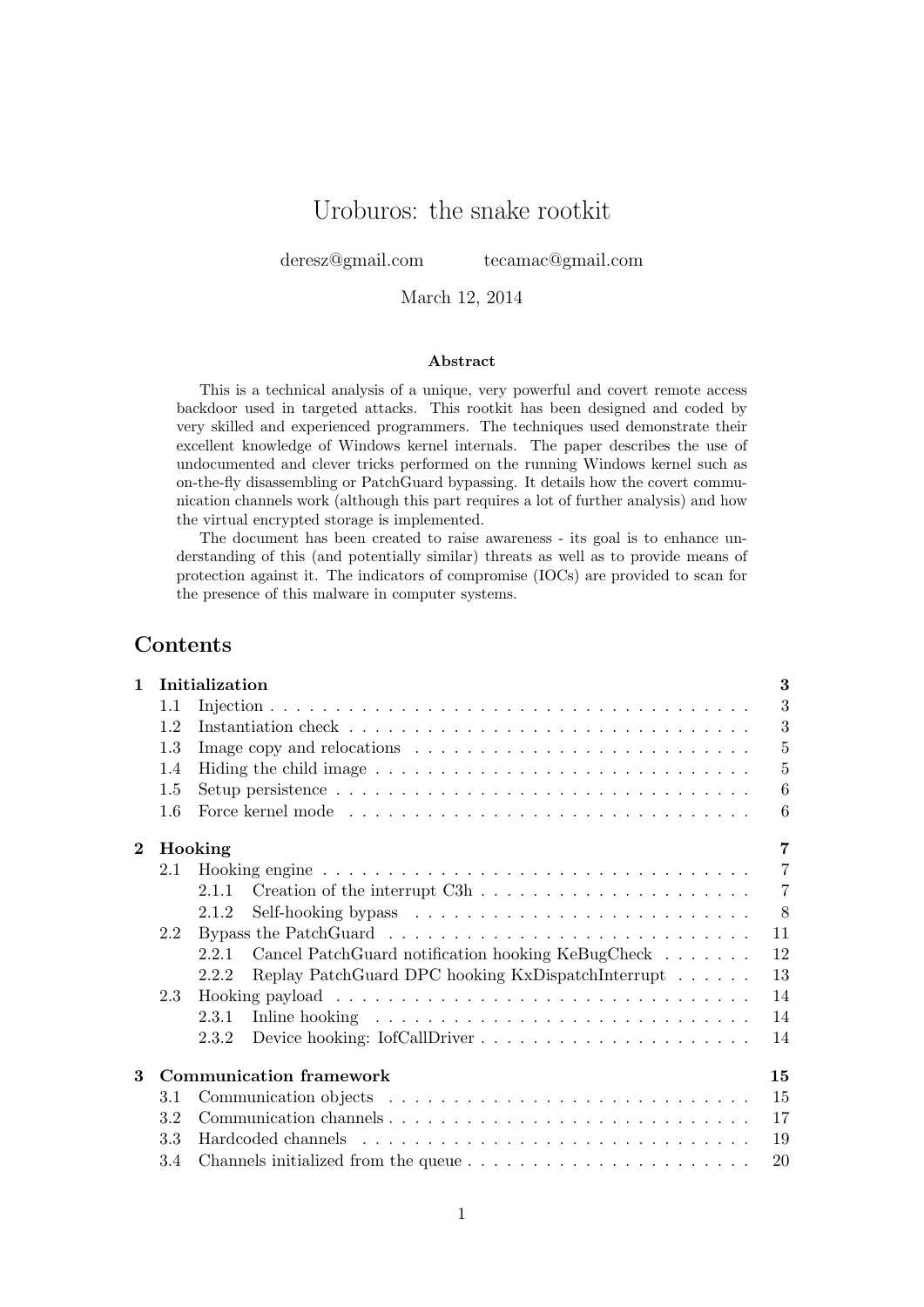|                | 3.5        |                                                                                             | 20 |
|----------------|------------|---------------------------------------------------------------------------------------------|----|
|                | 3.6        |                                                                                             | 20 |
|                | 3.7        |                                                                                             | 21 |
|                |            | 3.7.1                                                                                       | 22 |
|                |            | 3.7.2                                                                                       | 22 |
|                | 3.8        |                                                                                             | 22 |
| $\overline{4}$ |            | Virtual file systems                                                                        | 24 |
|                | 4.1        |                                                                                             | 24 |
|                | 4.2        |                                                                                             | 25 |
|                |            | Setup a section backed by a file. $\ldots \ldots \ldots \ldots \ldots \ldots$<br>4.2.1      | 25 |
|                |            | 4.2.2                                                                                       | 26 |
|                | 4.3        |                                                                                             | 27 |
|                |            | Bind the the device to the backing section $\dots \dots \dots \dots \dots$<br>4.3.1         | 27 |
|                |            | Initialize FAT file system<br>4.3.2                                                         | 27 |
|                | 4.4        |                                                                                             | 27 |
|                | 4.5        |                                                                                             | 27 |
|                |            | 4.5.1                                                                                       | 27 |
|                |            | 4.5.2                                                                                       | 28 |
| $\bf{5}$       |            | Bootstrap: the queue file                                                                   | 29 |
| 6              |            | <b>Userland</b> components                                                                  | 30 |
|                | 6.1        | inj_snake_Win32.dll - main module $\ldots \ldots \ldots \ldots \ldots \ldots \ldots \ldots$ | 30 |
|                | 6.2        |                                                                                             | 31 |
|                | 6.3        | rkctl_Win32.dll - rootkit control module $\ldots \ldots \ldots \ldots \ldots \ldots \ldots$ | 31 |
|                |            | A List of int C3h handlers (TODO)                                                           | 31 |
| B              |            | <b>Supporting functions</b>                                                                 | 31 |
|                | B.1        |                                                                                             | 31 |
|                | B.2        |                                                                                             | 31 |
|                | B.3        |                                                                                             | 33 |
|                | <b>B.4</b> |                                                                                             | 34 |

# Samples

f4f192004df1a4723cb9a8b4a9eb2fbf 32bit driver ed785bbd156b61553aaf78b6f71fb37b 64bit driver

The 32bit and 64bit versions are very similar except some functionalities like the PatchGuard bypassing method that is not necessarily present on the 32bit version. As it is more convenient to reverse, the 32bit version will be presented and we would switch to the 64bit version when necessary.

# Yara detection rules

```
rule snake_packed
{
```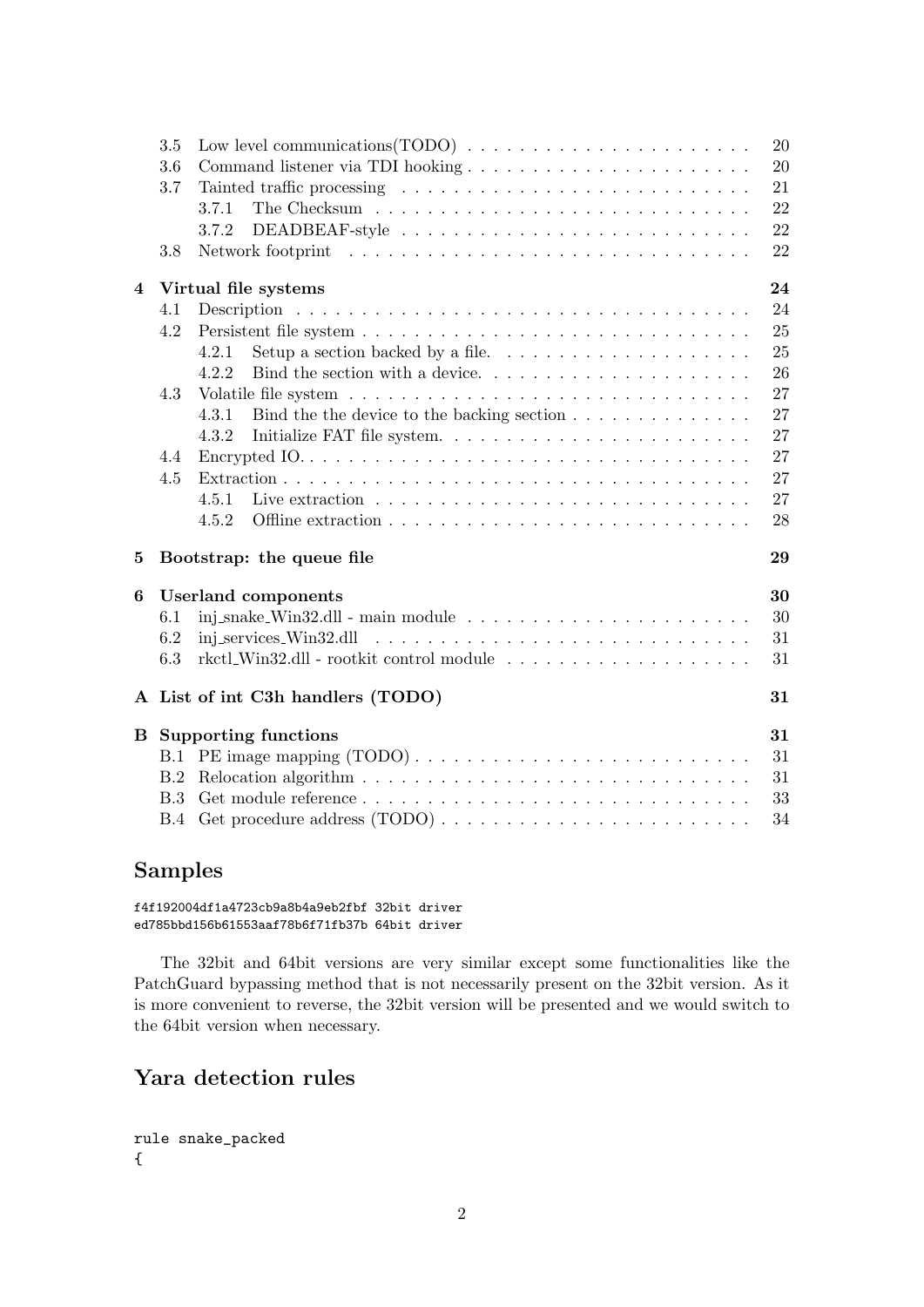```
md5 = "f4f192004df1a4723cb9a8b4a9eb2fbf"
strings:
/*
25 FF FF FE FF and eax, 0FFFEFFFFh
0F 22 CO mov cr0, eax
C0 E8 ?? ?? 00 00 call sub_????
*/
$cr0 = { 25 FF FF FE FF 0F 22 C0 E8 ?? ?? 00 00}
condition:
any of them
}
rule snake
{
md5 = "40aa66d9600d82e6c814b5307c137be5"
strings:
$ModuleStart = { 00 4D 6F 64 75 6C 65 53 74 61 72 74 00 }
$ModuleStop = { 00 4D 6F 64 75 6C 65 53 74 6F 70 00}
$firefox = "firefox.exe"
condition:
all of them
}
```
# 1 Initialization

## 1.1 Injection

The driver hides its execution by injecting the code into the system process and exiting its initial process.

The execution is manually forked as a system thread in function  $fork\_and\_hide$  (1D75Ah). Specifically the mechanism is similar to a *vfork* on Unix systems; the parent image is suspended until the child image releases the execution thread. It is composed of three steps. (i) The instantiation check verifies that no other rootkit instance is running. This is described in Section 1.2r. (ii) Section 1.3 details the image copy. It makes the code resident in non-paged memory so that it can run as a system thread. (iii) Finally, the control is transferred to the cloned image, in return the child image is hidden by zeroing its headers, see Section 1.4. As a result, the rootkit runs in a kernel thread with code in non-paged memory. Note that this thread has a non existent owning process. This can be used as an IOC; owning process of any thread usually does exist.

#### 1.2 Instantiation check

The presence of another rootkit instance is verified in *reinfection\_check (1D460h)*. This function checks against the presence of the of three events. If one is observed the error STATUS\_OBJECT\_NAME\_EXISTS is returned.

- $\bullet$  pr
- $\bullet$  \BaseNamedObjects\{B93DFED5-9A3B-459b-A617-59FD9FAD693E}<sup>1</sup>

<sup>&</sup>lt;sup>1</sup>This infection marker was observed to be created by a different version of this toolkit aka Agent.BTZ.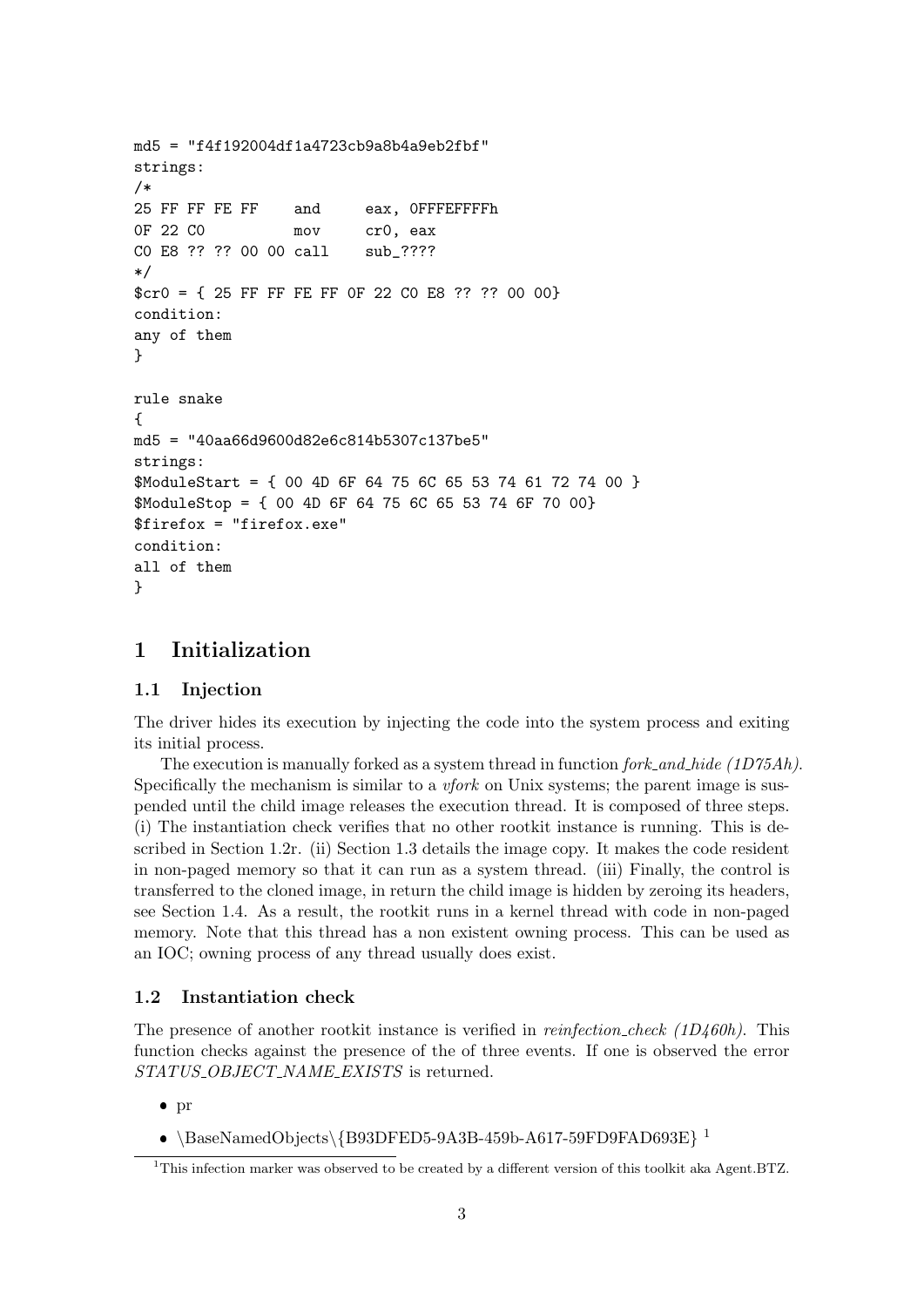| Location           | Type                    | Value                                                                                                                                                                                                                     | Comment                                                                                           |
|--------------------|-------------------------|---------------------------------------------------------------------------------------------------------------------------------------------------------------------------------------------------------------------------|---------------------------------------------------------------------------------------------------|
| Memory<br>Physical | Event                   | ESS900FED5-9A3B-459b-A617-59FD9FAD693E<br>\BaseNamedObjects\{                                                                                                                                                             | Infection marker                                                                                  |
| Physical Memory    | Event                   | \BaseNamedObjects\shell.{F21EDC09-85D3-4eb9-915F-1AFA2FF28153}                                                                                                                                                            | Infection marker                                                                                  |
| Physical Memory    | Event                   | \BaseNamedObjects\wininet_activate                                                                                                                                                                                        | Related to outbound network flow interception                                                     |
| Physical Memory    | Kernel thread           | Presence of a kernel thread with non-existent owning process. This is consequence of the kernel injection                                                                                                                 |                                                                                                   |
| Physical Memory    | Interrupt               | 0x55                                                                                                                                                                                                                      | Custom interrupt used by the hooking engine                                                       |
| Physical Memory    | Interrupt               | 0xC3                                                                                                                                                                                                                      | Custom interrupt used by the hooking engine                                                       |
| Physical Memory    | Device                  | \Device\RawDisk1                                                                                                                                                                                                          | Device relate to the rootkit's virtual file system                                                |
| Physical Memory    | Device                  | \Device\RawDisk2                                                                                                                                                                                                          | Device relate to a second virtual file system that only                                           |
|                    |                         |                                                                                                                                                                                                                           | reside in physical memory and not flushed to file system                                          |
| Registry           | $\bar{\rm K} e {\rm y}$ | \Registry\Machine\System\CurrentControlSet\Services\Ultra3                                                                                                                                                                | Rootkit autorun, this IOC can present a false positive; if                                        |
|                    |                         |                                                                                                                                                                                                                           | present the executed file need to be checked                                                      |
| Registry           | Key                     | \Registry\Machine\System\CurrentControlSet\Services\"ROOT                                                                                                                                                                 | Rootkit autorun, this IOC can present a false positive; if                                        |
|                    |                         |                                                                                                                                                                                                                           | present the executed file need to be checked                                                      |
| File system        | Filename                | \%SystemRoot%\\$NtuninstallQ817473\$\hotfix.dat                                                                                                                                                                           | querying mfc di-<br>Virtual file system, must be checked<br>rectly because file API can be hooked |
|                    |                         |                                                                                                                                                                                                                           |                                                                                                   |
| File system        | Filesize                | 104857600                                                                                                                                                                                                                 | The default size of the file backing the virtual file system,                                     |
|                    |                         |                                                                                                                                                                                                                           | must be checked querying mfc directly because file API                                            |
|                    |                         |                                                                                                                                                                                                                           | can be hooked                                                                                     |
| File system        | Filename                | $\frac{25}{25}$ ystemRoot $\frac{25}{25}$ $\frac{30}{25}$ tuninstallQ817473\$ $\sqrt{v}$ irtdisk.bin                                                                                                                      | Virtual file system, must be checked querying mfc di-                                             |
|                    |                         |                                                                                                                                                                                                                           | rectly because file API can be hooked                                                             |
| File system        | Filename                | $\frac{25}{35}$ ystemRoot $\frac{2}{3}$ $\frac{3}{30}$ tuninstallQ817473\$\fdisk.sys                                                                                                                                      | Rootkit, must be checked querying mfc directly because                                            |
|                    |                         |                                                                                                                                                                                                                           | file API can be hooked                                                                            |
| File system        | Filename                | $\chi$ %SystemRoot% $\chi$ \$NtuninstallQ817473\$\rkng_inst.exe                                                                                                                                                           | Rootkit, must be checked querying mfc directly because                                            |
|                    |                         |                                                                                                                                                                                                                           | file API can be hooked.                                                                           |
| File system        | Volume                  | VV-VHq1V                                                                                                                                                                                                                  | Volume associated to the virtual file system                                                      |
| File system        | Volume                  | $\setminus \setminus$ , $\setminus$ Hd2 $\setminus$                                                                                                                                                                       | Volume associated to the virtual file system that only                                            |
|                    |                         |                                                                                                                                                                                                                           | resides in memory                                                                                 |
| File system        | Partition               | The partition used as virtual file system by the rootkit has a peculiar setting to make the partition stealthy for most applications.<br>used as IOC see Section 4.2.2<br>Those settings can be                           |                                                                                                   |
| Network            | Named pipe              | \\.\pipe\isapi_dg                                                                                                                                                                                                         | Named pipe used for internal communications                                                       |
| Network            | Named pipe              | \\.\pipe\isapi_dg{1-4}                                                                                                                                                                                                    | Named pipes used for internal communications                                                      |
| Network            | Named pipe              | \\.\pipe\isapi_http                                                                                                                                                                                                       | Named pipe used for internal communications                                                       |
| Network            | Named pipe              | \\.\pipe\isapi_http{1-3}                                                                                                                                                                                                  | Named pipes used for internal communications                                                      |
| Network            | Named pipe              | \\.\pipe\services_control                                                                                                                                                                                                 | Named pipe used for internal communications                                                       |
| Network            | Named pipe              | \\.\pipe\wininet_activate                                                                                                                                                                                                 | Named pipe used for internal communications                                                       |
| Network            | Fingerprint             | For SMTP: in addresses like username@domain with N the length of username, the $(N-1)$ th char of the username has ASCII                                                                                                  |                                                                                                   |
|                    |                         | code $97+(sum/26)$ and the (N)th char ascii code is $122-(sum/26)$ where sum is the sum of the ASCII codes of the first 8                                                                                                 |                                                                                                   |
|                    |                         | username chars                                                                                                                                                                                                            |                                                                                                   |
| Network            | Fingerprint             | For base64 HTTP headers: after base64 decoding, the 9th char of the username has ASCII code $97+(sum/26)$ and the 10th<br>char ASCII code is $122$ -(sum/26) where sum is the sum of the ASCII codes of the first 8 chars |                                                                                                   |
| Network            | Fingerprint             | For raw data: after base64 decoding, the 9th char of the username has ASCII code $97 + (\text{sum}/26)$ and the 10th char ASCII code                                                                                      |                                                                                                   |
|                    |                         | is 122-(sum/26) where sum is the sum of the ASCII codes of the first 8 chars                                                                                                                                              |                                                                                                   |

Table 1: Indicators of compromise Table 1: Indicators of compromise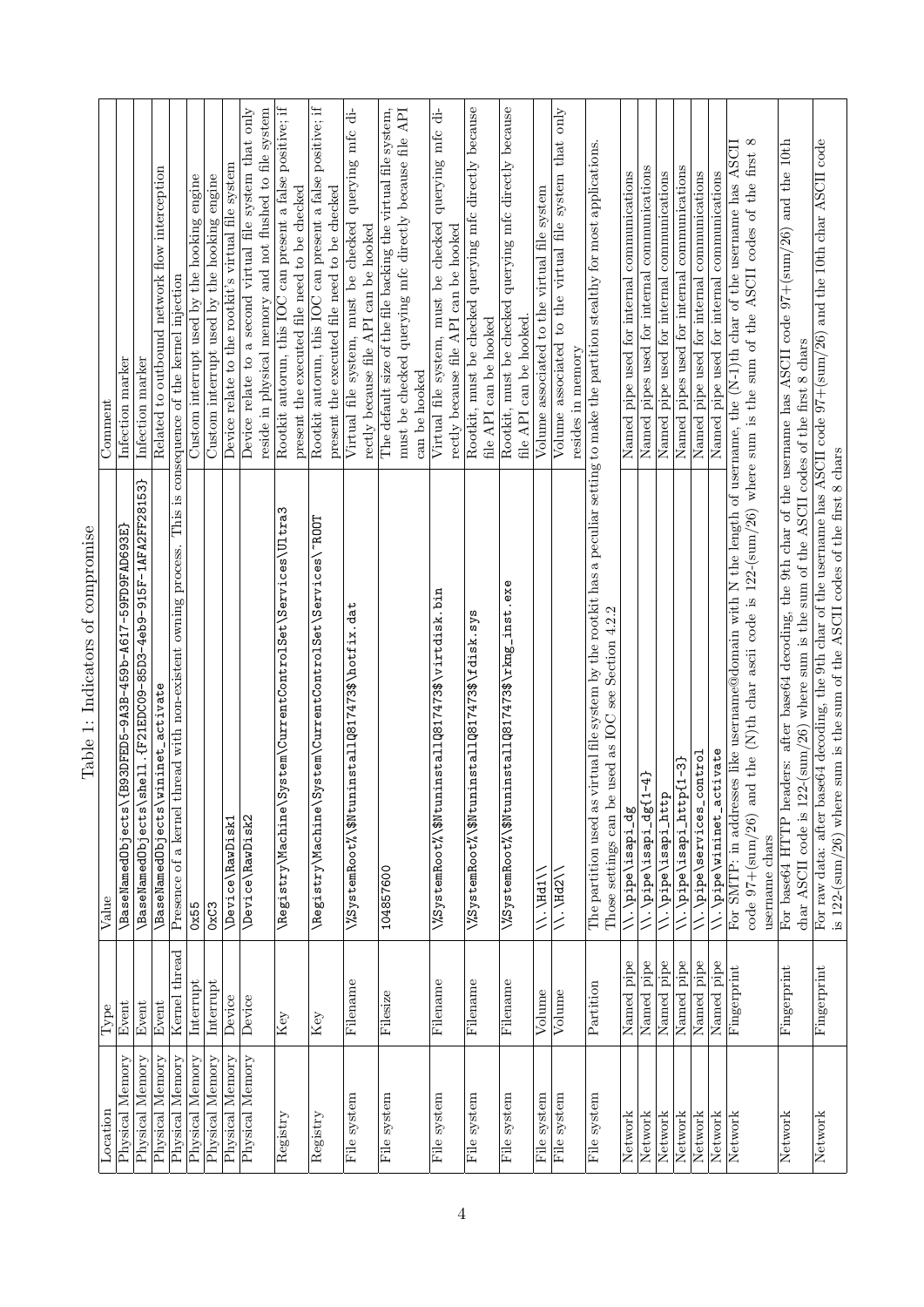$\bullet$  \BaseNamedObjects\shell.{F21EDC09-85D3-4eb9-915F-1AFA2FF28153}<sup>2</sup>

Only the later event is created in the case no others are observed. It is believed that the former ones are infection markers of previous versions of the rootkit. It is worth to mention that such infection markers constitute valuable IOCs.

 $\bullet$  \BaseNamedObjects\shell.{F21EDC09-85D3-4eb9-915F-1AFA2FF28153}

If no infection marker is observed then the above event is created.

#### 1.3 Image copy and relocations

A fork requires to copy the current driver image. For this, non-paged pool with the tag NtFs and a size that fits the rootkit image is allocated. The image is then copied over there. The tag  $NtFs$  cannot be considered as a relevant IOC as it is associated with Windows  $StrucSup.c$  which seems responsible for file management.

The main issue with such a copy is that the base address of the image changes and all static references are invalidated. This is cleanly handled via proper relocations defined in the .reloc section; the rootkit embeds a relocation routine described in the remainder of this section. Usually, malware handles this by writing to the injected memory, it is much more pragmatic and sustainable to do it via such an appropriate relocation. Indeed, relocations are automatically generated by compilers; reusing this for relocation prevents forgetting to remap newly created static values across development versions.

The function *PE\_do\_relocation* (5B270h) partially implements the relocation algorithm for portable executables<sup>3</sup>. It implements most of the relocation types but the MIPS and 48bit addresses relocations. This function is detailed in Section B.2

#### 1.4 Hiding the child image

The control is passed to the newly created child image calling its entry point at 1D6D3h. Upon success, the headers of the child image are zeroed out as on the following listing. This makes the carving of the rootkit's portable executable difficult.

```
loc_1D6EA
 mov eax, [ebp+size_of_headers]
 add eax, 1
 mov [ebp+size of headers], eax
loc_1D6F3:
 mov ecx, [ebp+my_image_copy] ; screw the headers
 mov edx, [ecx+IMAGE_DOS_HEADER.e_lfanew]
 mov eax, [ebp+my_image_copy]
 mov ecx, [eax+edx+IMAGE_NT_HEADERS.OptionalHeader.SizeOfHeaders]
 shr ecx, 2
 cmp [ebp+size_of_headers], ecx
 jnb short loc_1D717
 mov edx, [ebp+size_of_headers]
 mov eax, [ebp+my_image_copy]
 mov dword ptr [eax+edx*4], 0
 jmp short loc_1D6EA
```
<sup>2</sup>This value is stored encrypted, decryption at  $2B550h$  consists in a byte per byte xor of memory 8BB88h and 8BBC8h. Several other strings are stored the same way, that is xor split into two locations with a  $/(\theta h)$  byte offset.

<sup>3</sup>See "Microsoft Portable Executable and Common Object File Format Specification" section 6.6 for a full description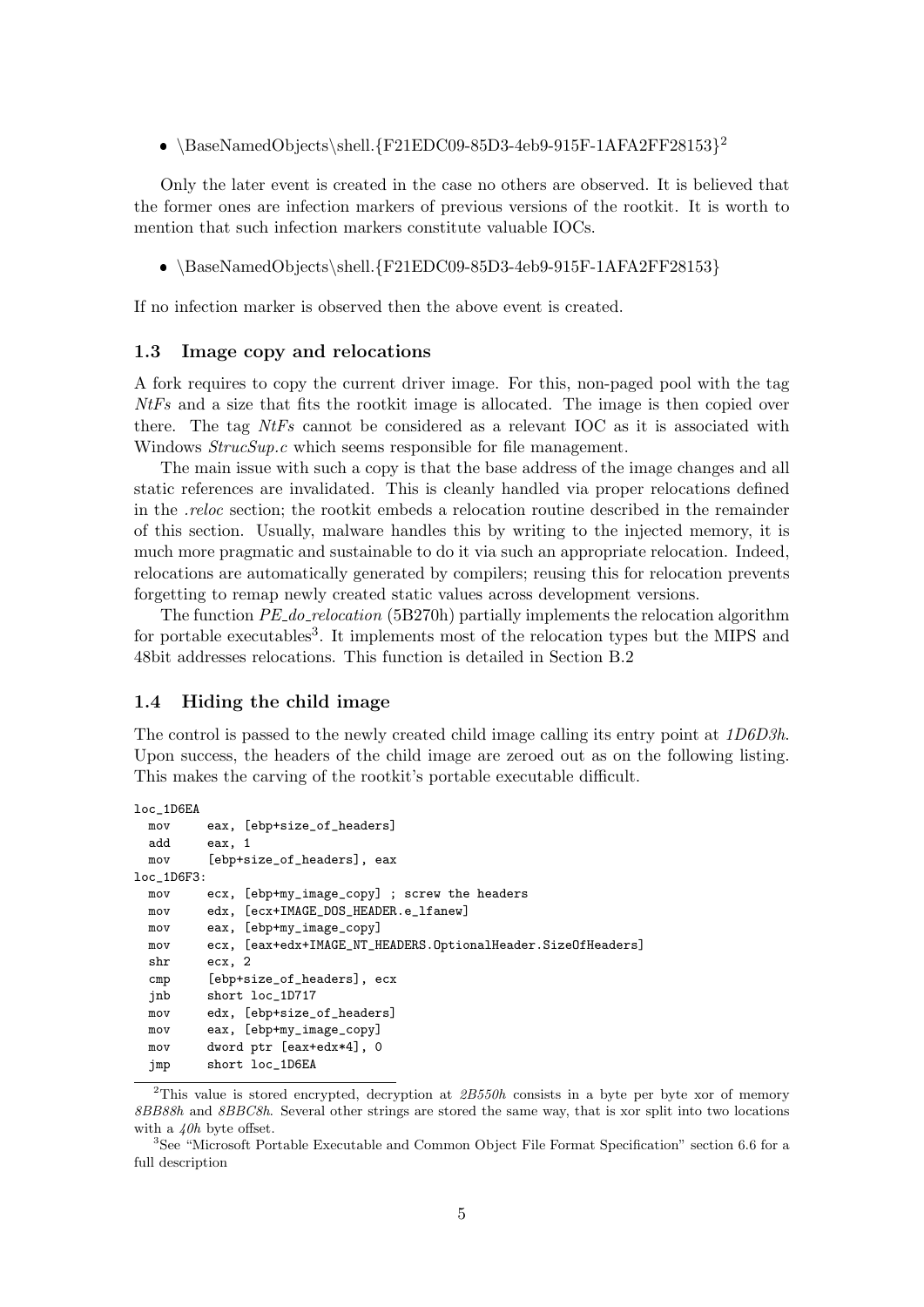

Figure 1: Snake advanced assembly manipulation when relocating the code.

Finally the main thread just returns causing the termination of the process. The rootkit runs in a kernel thread with code in non-paged memory. This method has a limitation: the owning process of this system thread does not exist anymore. This is an anomaly that can be used as a relevant IOC. Indeed, according to the authors experience the owning process of a legitimate system thread usually exists.

#### 1.5 Setup persistence

TODO: describe setup persistence *rootkit\_init* (15CA0h)

#### 1.6 Force kernel mode

The rootkit will interact between user-mode and kernel-mode. Such interaction is delicate; in particular several system calls behave slightly differently when called from each mode. On such calls, the system traps the caller and uses the routine  $ExGetPrevious Mode$  to determine whether the parameters are from a user-mode or kernel-mode source.

Managing the situation can become difficult in the current rootkit where user mode modules need to be orchestrated via a messaging service. The authors believe this is the reason why the rootkit authors wrote wrappers for several system calls forcing kernelmode before their execution.

For example on Windows 2003, the code of  $ExGetPrevious Mode$  is quite simple, it just gets and returns the PreviousMode value

| text:0044086C. | mov  |                | eax, large fs:124h |
|----------------|------|----------------|--------------------|
| text:00440872. | mov  | al, [eax+OD7h] |                    |
| text:00440878. | retn |                |                    |

From this, two directives are built which set the previous mode [fs:124h+0D7h] appropriately: set\_kernelmode (8E070h) and set\_usermode (8E074h).

The tricky part is that the code may change across Windows versions. The current rootkit implements an easy solution for this issue: it disassembles  $ExGetPrevious$ Mode, copies each instruction to the generated directive until the last return, and replaces mov al, [eax+0D7h] by mov [eax+0D7h] MODE where the D7 is dynamically computed according to the disassembly process and MODE is the requested mode (see Figure 1). For example, on Windows 2003 the rootkit generates the following directives:

```
set_kernelmode:
mov eax, large fs:124h
mov [eax+0D7h] 0
```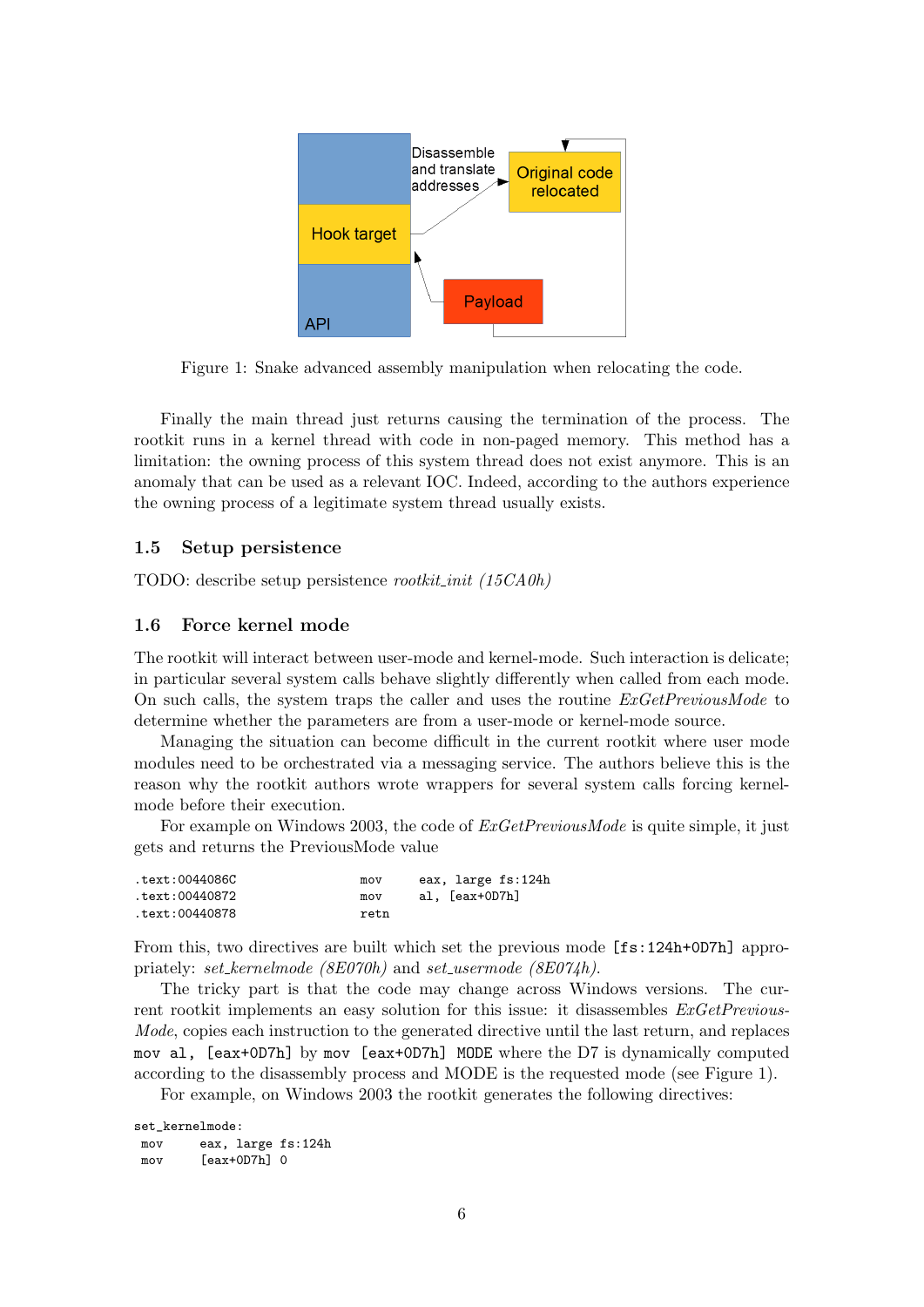```
retn
set_usermode:
mov eax, large fs:124h
mov [eax+0D7h] 1
retn
```
TODO: Describe the process for Windows 7 and 2008 server

The disassembly is achieved with the support of  $Udis86<sup>4</sup>$ 

Before actually doing this there is a last tricky part. The instructions of  $ExGetPrevi$ ousMode are in pageable memory. This can cause issues while accessing the buffer, and we do not want to handle page faults. Windows uses  $MDL<sup>5</sup>$  to describe the physical page layout for a virtual memory buffer. This layout can be fixed by calling MmProbeAnd-LockPages which makes the pageable memory non-paged until the MDL is unlocked.

The directives are created in  $ExGetPrevious Mode$ -patch\_setup (1B3B0h). The system module ntoskrnl.exe, where  $ExGetPrevious Mode$  resides, was saved in the rootkit context at 1D328h using the look module function described in Section B.3. The system export for ExGetPreviousMode is obtained from the custom getprocaddress detailed in Section B.4 and its pages are locked in physical memory. The code is disassembled linearly, copying the code to the directive memory and saving second operand values of the last disassembled instruction. When a return instruction is encountered, the preceding instruction is replaced with the following opcodes where the last  $_{\rm op2}$  is a double word corresponding to the saved second operand value of the instruction proceeding the return instruction.

C6h 80h last\_op2 00h C3h // mov byte ptr [eax+last\_op2], 0 ; ret

A dual code is created for user mode. In user mode, the resulting system call wrappers simply call *set\_kernelmode* as prologue and *set\_usermode* as epilogue.

# 2 Hooking

## 2.1 Hooking engine

The hooking engine is very pragmatic, it relies on a custom interrupt (C3h). When a location is to be hooked, the instructions that cover the first four bytes are relocated to a handler structure. A callback is also set in this structure and the structure is inserted in a table *handler\_table (9A75C)* where it is associated to an ID.

The target location is hooked replacing the first four following bytes with push h; int C3h where **h** is a handler identifier.

### 2.1.1 Creation of the interrupt C3h

The routine which sets the interrupt payload,  $gate\_set$  (63BA0), has two functional modes.

Mode 0 : Set a gate to a routine, the gate and the routine are provided as argument.

Mode 1 : Reset gate to original value, the value is provided as argument.

<sup>&</sup>lt;sup>4</sup>One of the authors was lucky on this part of the reverse engineering process, recognizing Udis86 by chance. The library is not really linked, but parts of the source code were included. Further information about Udis86 can be obtain at http://udis86.sourceforge.net/.

<sup>5</sup>Memory Descriptor List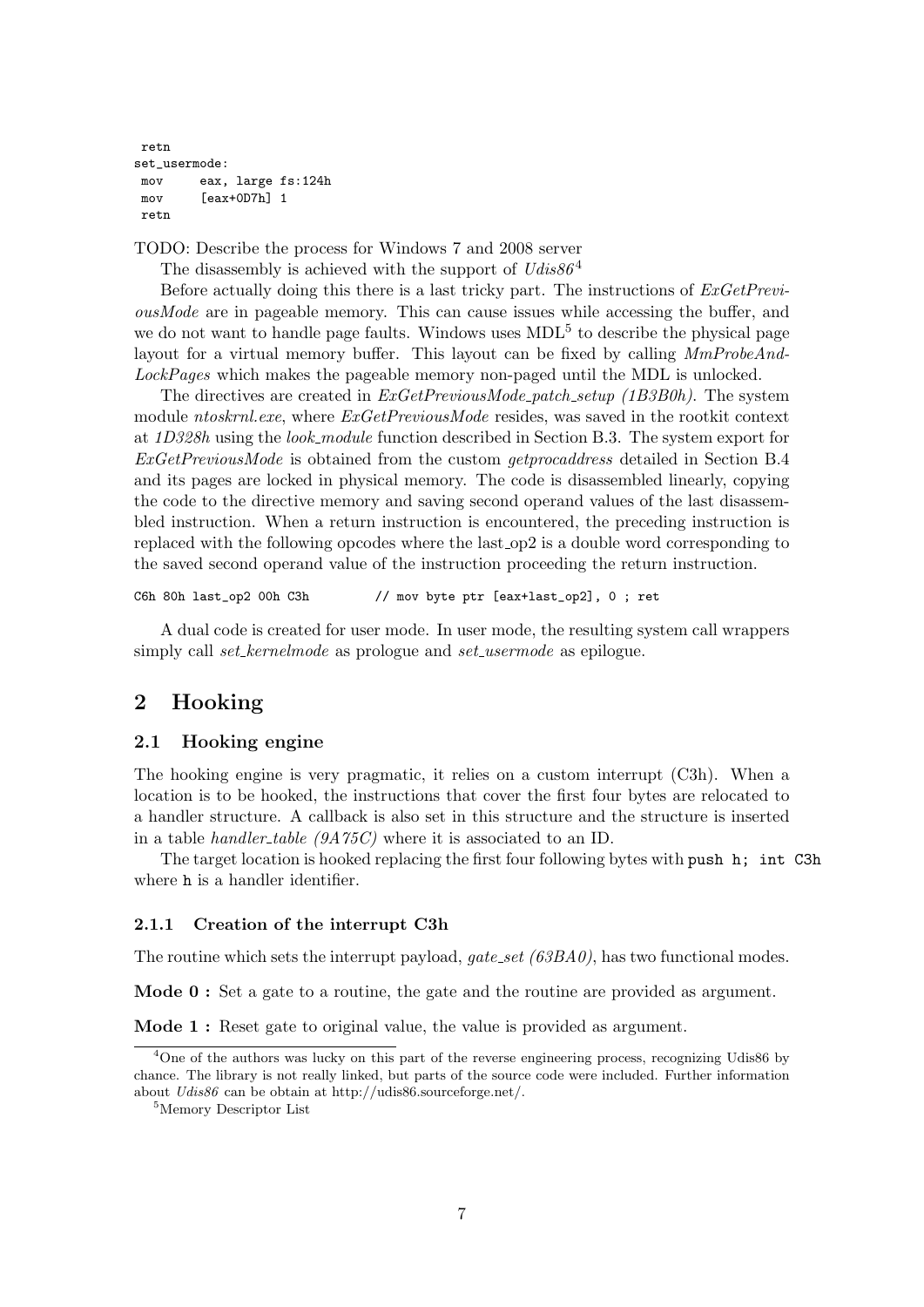Saving IDT and GDT from all processors. As each processor has its own interrupt table, the main issue is to actually execute the code on the target processor. For this, the routine *launch\_on\_cpu*  $(1A6A0h)$  first locks the execution on the current CPU raising IRQL to DPC level and gets the CPU number via movzx eax, large byte ptr fs:51h launched as a DPC on the targeted CPU

In order to collect the IDT and the GDT on each CPU, the code simply uses the later function with sidt and sgdt based routines, iterating over all processors via a loop on the number of processor: KeNumberofProcessors.

Setting the interrupt Under mode 0, the selected gate (C3h) payload is registered, setting the appropriate flags for code execution:

```
mov ecx, [ebp+routine]
shr ecx, 10h
mov [ebp+gate.offset_high], cx
mov dx, word ptr [ebp+routine]
mov [ebp+gate.offset_low], dx
mov al, [ebp+gate.type]<br>or al, P_IS_USED ; set used
or al, P_IS_USED
mov [ebp+gate.type], al
mov cl, [ebp+gate.type]
and cl, not (DPL_RING_1 or DPL_RING_2) ; set RING 0
mov [ebp+gate.type], cl
mov [ebp+gate.segment], 8
mov dl, [ebp+gate.type]
or dl, IS_CODE ; set code
mov [ebp+gate.type], dl
mov al, [ebp+gate.type]
and al, not (ACCESSED or CODE_EXECUTABLE or CODE_CONFORMING)
or al, CODE_EXECUTABLE or CODE_CONFORMING
mov [ebp+gate.type], al
mov [ebp+gate.type_word], 0
mov cl, [ebp+gate.type]
and cl, not (S) ; set data/code
mov [ebp+gate.type], cl
```
### 2.1.2 Self-hooking bypass

As presented in the previous section, the rootkit includes a system wide hooking primitive. Such a hooking can be troublesome for some APIs internally used by the rootkit. For example, if accessing registry keys are prevented, then the rootkit itself may have difficulties accessing these registry keys, too. This is the assumed reason why five hooking bypasses are implemented on the following APIs.

- ExAllocatePoolWithTag
- ExFreePoolWithTag
- ZwCreateKey
- ZwSetValueKey
- ZwOpenProcess
- ZwTerminateProcess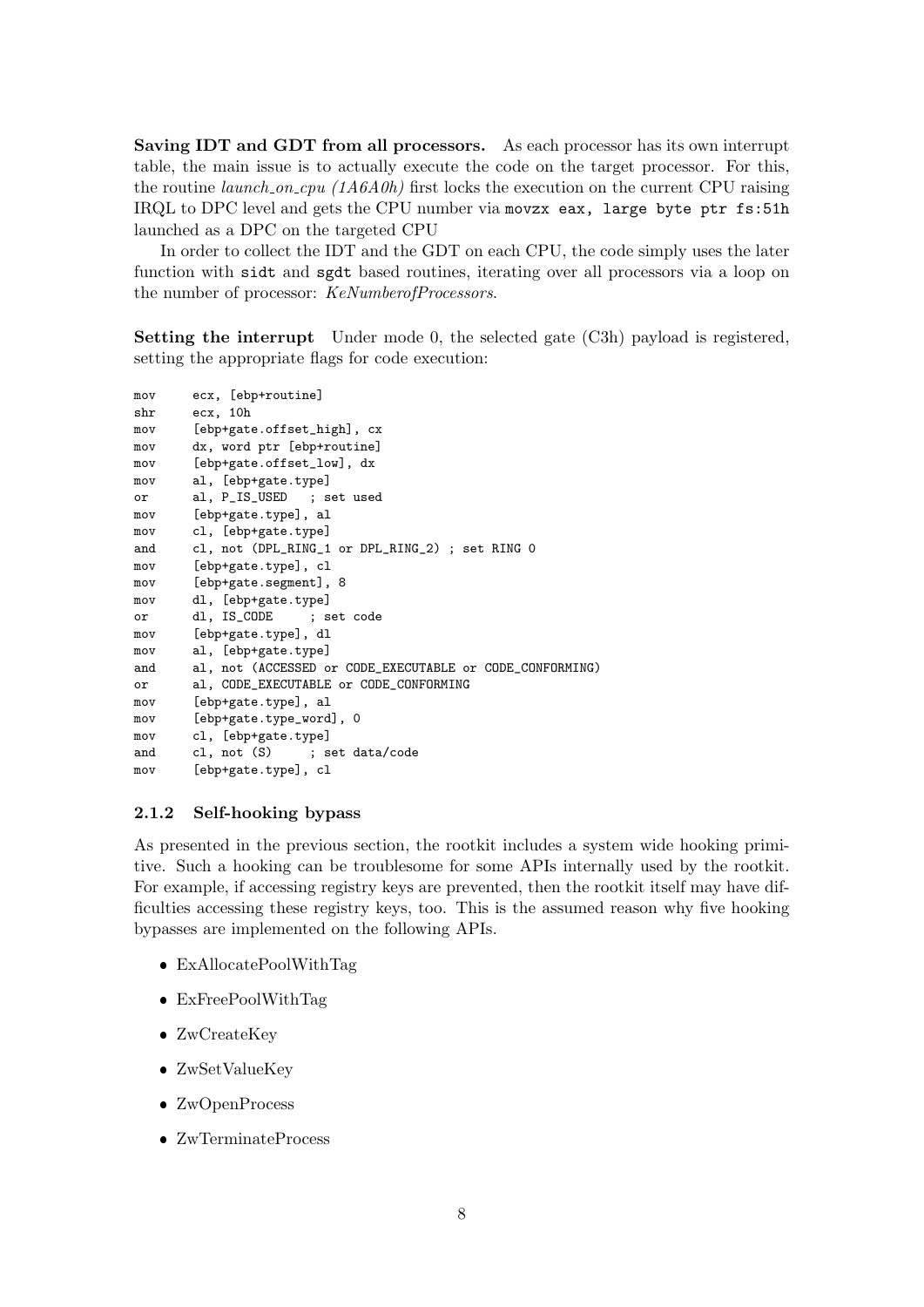The bypass technique heavily relies on the relocation engine described in Section 1.6. The disassembly is not done on the real image of ntoskrnl but on a non paged copy. In the same manner a non paged copy of the KiServiceTable is obtained. One possible reason for this is stability and performance. A second reason is stealthiness, read access to ntosimage is unlikely to be legitimate

Copying ntoskrnl image. PE load ntoskrnl (62220h) obtains the file path and the base address of ntoskrnl.exe via the first module in the structure SYSTEM\_MODULE\_INFORMATION accessed querying ZwQuerySystemInformation on class SystemModuleInformation (1Bh). This information is passed down to  $PE\_load\_from\_system\_file$  (5C520h) where the portable executable format is parsed and mapped into memory according to the process described in Section B.1 and relocated according to the algorithm described in Section B.2. Note that the IAT is not fixed.

The resulting copy is saved at *ntoskrnl\_local\_image (9A750h)*.

**Copying the serice table.** The function  $KiServiceTable \textit{copy 61D40h}$  creates a copy of the service table using the local copy of ntoskrnl. For this the Service table descriptor (SDT) is obtained via the system call KeServiceDescriptorTable, it has the following structure:

```
00000000 SDT struc ; (sizeof=0x40)
00000000 ntoskrnl SSDT ?
00000010 used_or_win32k SSDT ?
00000020 iis_spud SSDT ?
00000030 unused SSDT ?
00000040 SDT ends
00000000 SSDT struc ; (sizeof=0x10)
00000000 service table baseadd dd ?
00000004 counter_table_baseadd dd ?
00000008 service_limit dd ?
0000000C arg_table dd ?
00000010 SSDT ends
```
The first entry of the SDT provides the system service descriptor table (SSDT) for ntoskrnl, and the first field of the later structure provides the base address of the service table in the loaded image of ntoskrnl.

It appears that this method may fail to obtain an address out of the image bound. In this case the code implements fallback cribling the image of ntoskrnl for the following instruction.

mov ds:SDT offset // C7h 05h Offset

Each word of the image is compared with 5C7h. On a match, the next double word is taken as a KiServiceTable candidate. This is confirmed verifying that the last service is in the image bound.

```
mov ecx, [ebp+SDT]
mov edx, [ecx+SDT.ntoskrnl.service_limit]
mov eax, [ebp+KiServiceTable]
lea ecx, [eax+edx*4]
mov edx, ntoskrnl_local_image
add edx, [ebp+ntoskrnl_imagesize]
cmp ecx, edx
jnb short loc_61E37
```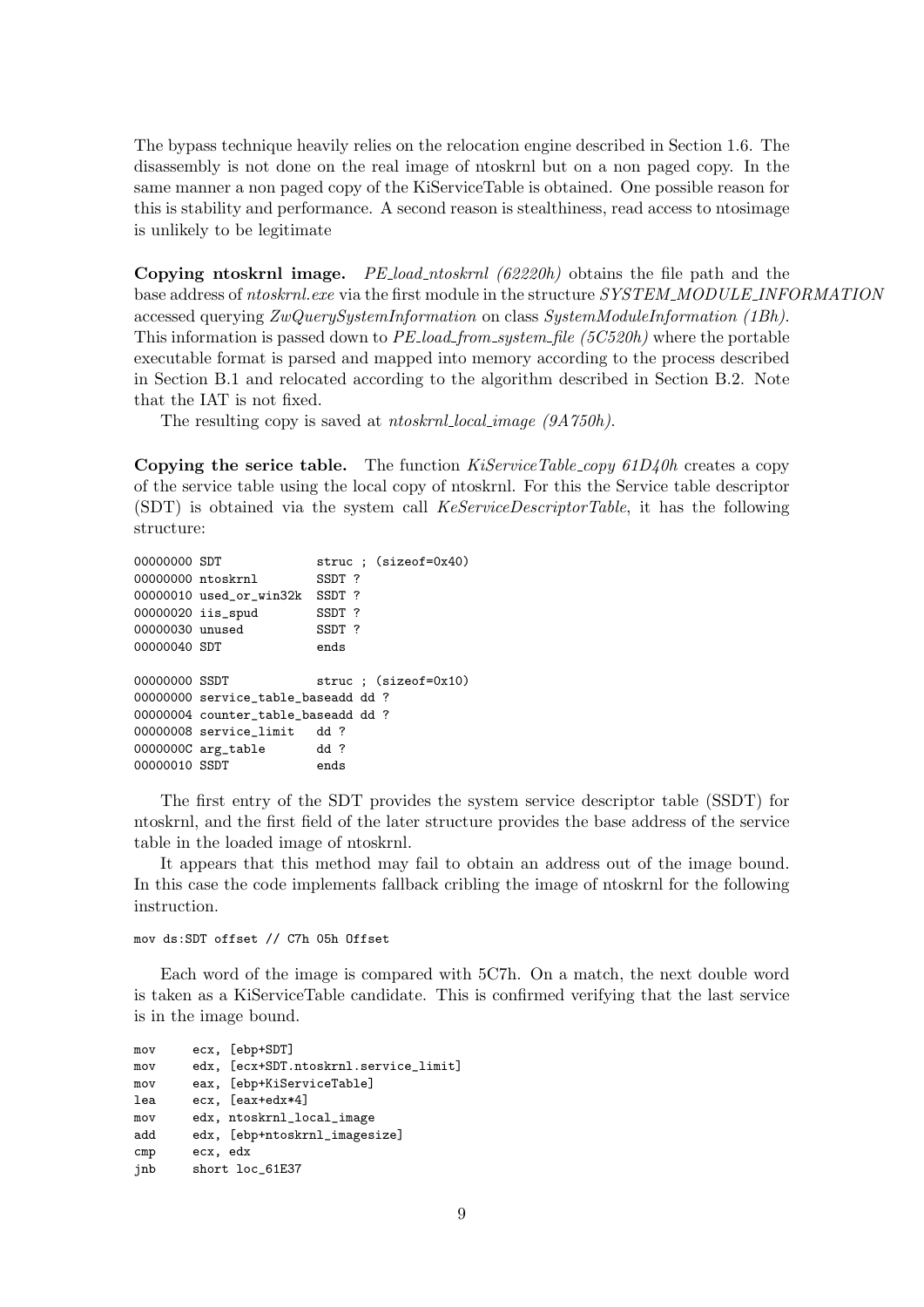When a sound service table pointer is identified, its counter-part in the local copy of the ntoskrnl image is saved at  $KiSeviceTable\_copy (9A74Ch)$ .

**Starting stub relocation.** The idea behind the bypass of  $ExAllocatePoolWithTag$  and  $ExFreePoolWithTag$  consists of relocating the beginning of the function where the hooking should be applied if the function is hooked. Executing the relocation would then bypass the hook. The length of the hook is hardcoded to six bytes, then the relocation only applies to the six first bytes.

The relocation engine *relocate\_code* ( $625E0$ ) is also based on Udis86, it takes as input the start address and the length of the buffer to disassemble and the relocation offset to apply.

First, the buffer is disassembled linearly from the starting relocation address until the number of disassembled bytes is greater or equal to the requested relocation size. If a return instruction is encountered during this stage, the function exits with a failure error code.

This disassembled stub is relocated during a second stage. The mechanism transforms any relative branch into an absolute branch applying the offset. Concerning absolute branches, the offset is simply applied. In other terms, sequential instructions are just copied as it is, and the following rewriting rules are applied to branching instructions, where o is the relocation offset, a an offset, A an absolute address, @ the address of the rewritten instruction,  $B = 0 + a + o$  and  $C = A + o$ .

#### Unconditional relative jump

 $@:$ jmp a  $\rightarrow$  push B; ret

#### Unconditional absolute jump

 $@:imp A \rightarrow jump C; ret$ 

#### Unconditional absolute call

 $@:call A \rightarrow call C; ret$ 

## Conditional jump

 $@:jcc a → jcc +2; push B; ret$ 

Note: This translation seems buggy; the authors are not sure about the interpretation of this part of the code. The natural would rather be the following, as jnc is the negated conditional jump jcc

 $@:jcc a → jnc +6; push B; ret$ 

Trap to debugger On Windows XP, the fist byte of the relocated code is set to 8bh. On Windows 2000, the first byte is set to 55h. The authors do not understand this relocation rule.

When the relocation is terminated, the resulting code is finalized with a push D where D is the is the end of the relocated buffer with the relocation offset applied.

This relocation algorithm is very limited and definitely error prone in some cases like backward jumps or jumps to register values. But considering that this is applied to small pieces of code, this algorithm should work most of the time.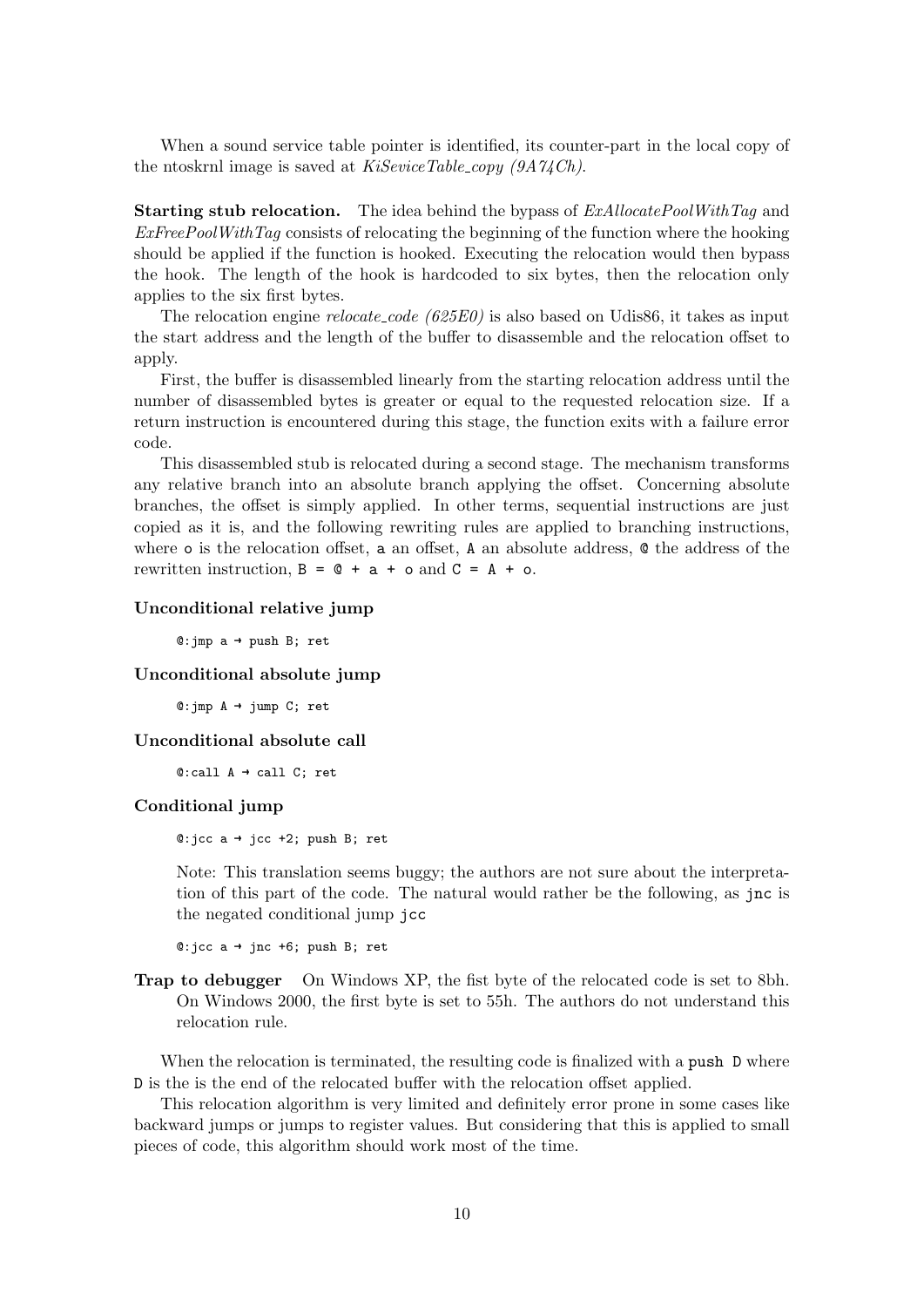This bypassing mechanism seems to be designed for pre-Windows XP systems. Considering modern PatchGuard, inline hooking may have been removed making this part of the code unnecessary.

Note: the x64 version is simpler, it only does relocation for conditional and unconditional relative jumps, substituting jmp  $o \rightarrow$  jmp ptr [rip + 6 + 0] where a is an offset,  $\circ$  is the relocation offset and  $0 = a + o$ .

Service gate relocation. Almost the same technique is used for ZwCreateKey, ZwSet-ValueKey, ZwOpenProcess and ZwTerminateProcess. The main difference is that those API functions are redirections to the global service handler. Here the bypass consists of the relocation of the service routine, bypassing the service manager.

Indeed, those functions have the following form, where service is the requested service and manager - the global manager.

```
mov eax, service
lea edx, [esp+4]
pushf
push 8
call manager
retn 1Ch
```
The code first parses the function to obtain the service. This is achieved in *get\_service\_id*  $(61BD0h)$  where Udis86 is used to search for the pattern mov eax,. On the first match, the second operand is decoded and saved as the requested service.

Secondly, the service routine is collected from the copy of the KiServiceTable and the API function address is localized in the copy of the ntoskrnl image.

| loc_61868: |  |                           |  |  |  |
|------------|--|---------------------------|--|--|--|
| mov        |  | eax, [ebp+service]        |  |  |  |
| mov        |  | ecx, KiSeviceTable_copy   |  |  |  |
| mov        |  | edx, [ecx+eax*4]          |  |  |  |
| sub        |  | edx, ntoskrnl_imagebase   |  |  |  |
| add        |  | edx, ntoskrnl_local_image |  |  |  |
| mov        |  | [ebp+routine], edx        |  |  |  |

Finally, the starting stub of the routine is relocated using the same code as for ExAl $locatedPoolWithTag$  and  $ExFreePoolWithTag$ .

### 2.2 Bypass the PatchGuard

This section relies on the 64bit sample.

```
ed785bbd156b61553aaf78b6f71fb37b 64bit driver
```
The x64 version of PatchGuard prevents the installation of the hooking mechanism. As a result, the x64 version of the rootkit implements a PatchGuard bypass. The technique is based on a  $KeBuqCheckEx$  hook similar to the one described in Uninformed<sup>6</sup>as by skape (mmiller@hick.org) and Skywing (Skywing@valhallalegends.com). The idea is to abuse the validation reporting mechanism based on a bug check reported with code 109h.

 $6$ http://uninformed.org/index.cgi?v=3&a=3&p=17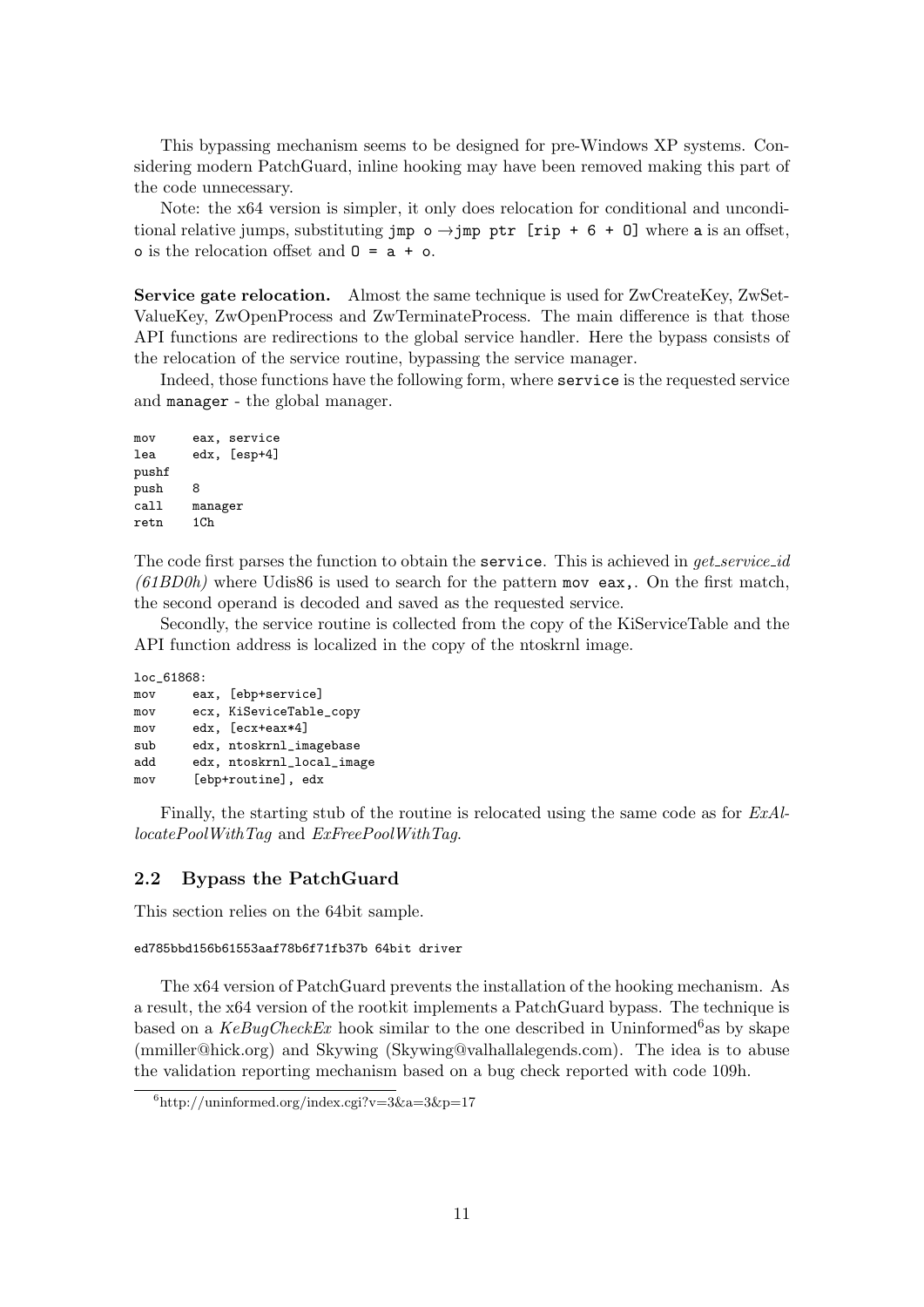## 2.2.1 Cancel PatchGuard notification hooking KeBugCheck

The bypass is fully based on the hooking engine previously described with insertion of an int C3h and the relocation of the overwritten code. Two callbacks are placed, the first one in RtlContextCapture. This callback is actually used to hook KeBugCheck, of which the code is saved at PatchGuard initialization and overwritten when signaling an integrity issue. This is well described in the following article:

## http://www.codeproject.com/Articles/28318/Bypassing-PatchGuard-3

The mechanism is simple: check if  $Rt$ ContextCapture was called by PatchGuard notification, checking if the return address is in the first 64h bytes of KeBugCheck and that the bug code is 109h.

```
loc_163A1:
mov rax, cs:KeBugcheckEx_address
cmp rdx, rax
jb loc_1648F
add rax, 64h
cmp rax, rdx
jb loc_1648F
cmp ecx, 109h ; patchguard reporting code
jnz loc_1648F
```
If the IRQL is passive then the code is in a worker and it is enough to restore the worker entry point context so that the worker goes back to processing other work items. This is enough to cancel the bug check. We do not have to worry about the context as all is stored in it statically.

Before resetting the worker a do nothing DPC is launched. This may be to ensure that the worker has something to process.

```
loc_1640D:
mov rsi, [rax+r11] ; worker start address
call cs:IoGetInitialStack ; get stack pointer
mov cl, gs:52h ; get current CPU
movzx ebx, cl
mov rcx, cs:DPC_cpu_table
lea rdx, do nothing ; do nothing
mov rdi, rbx
xor r8d, r8d ; no context
mov rbp, rax
shl rdi, 6
add rcx, rdi
call cs:KeInitializeDpc
mov r11, cs:DPC_cpu_table
mov dl, bl
lea rcx, [rdi+r11] ; do not change CPU
call cs:KeSetTargetProcessorDpc
mov r11, cs:DPC_cpu_table
xor r8d, r8d
lea rcx, [rdi+r11]
xor edx, edx
call cs:KeInsertQueueDpc
call cs:KeGetCurrentIrql
test al, al
jnz short loc_1648A ; IRQL < 0 means not in worker
lea rcx, [rbp-8] ; shift stack to caller
xor r8d, r8d
```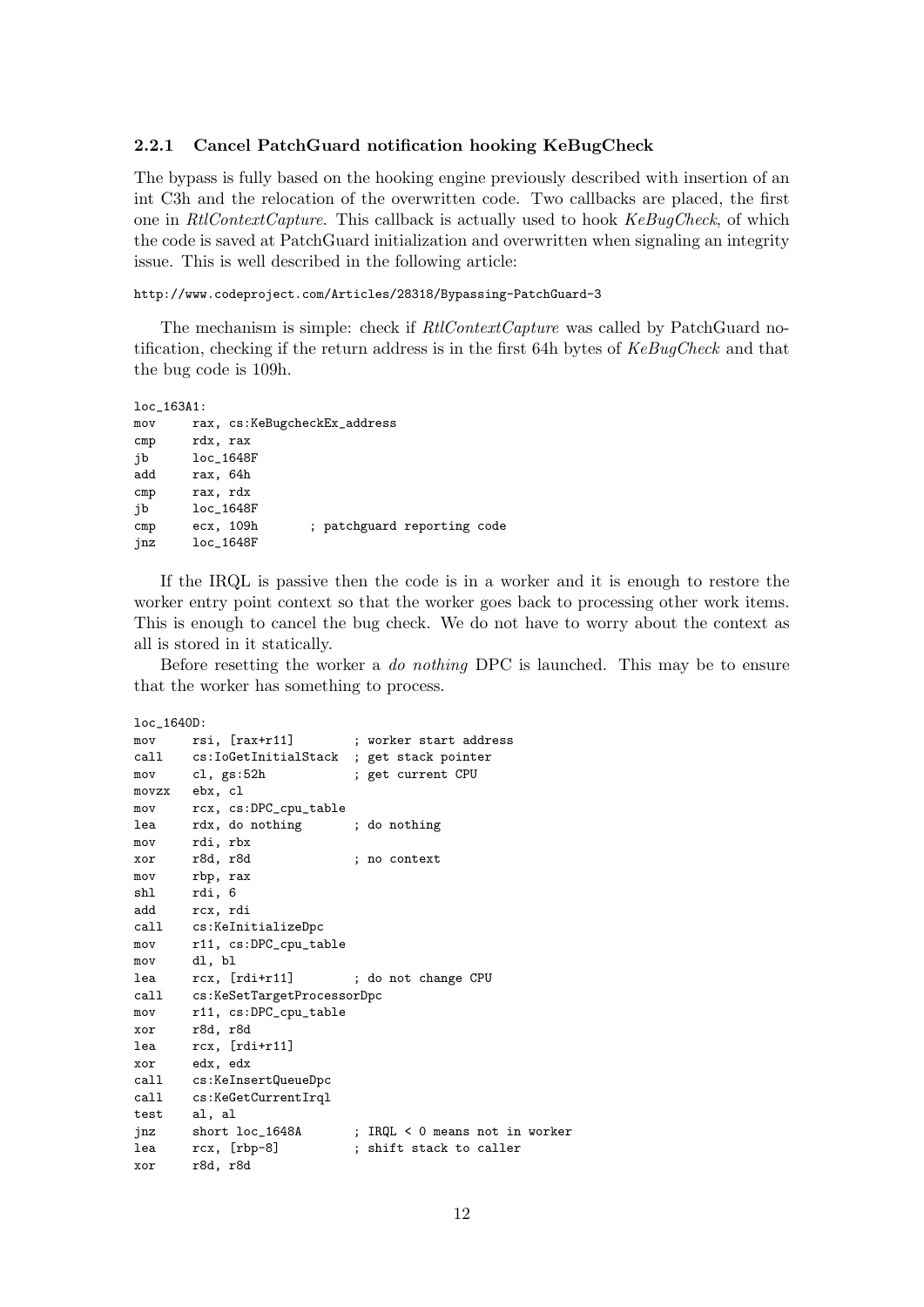| mov  | rdx, rsi     |       |          |
|------|--------------|-------|----------|
| call | reset_worker | : mov | rsp, rcx |
|      |              | :xchg | r8, rcx  |
|      |              | ; jmp | rdx      |

#### 2.2.2 Replay PatchGuard DPC hooking KxDispatchInterrupt

There is an "annoying" case, instead of launching KeBugCheck the PatchGuard seems to be able to do a direct call at dispatching level. In this case the worker reset is not an alternative.

In this case the bypass technique relies on a second hook whose target is computed by the following DPC. It looks for  $gs:20^7$  value on the stack an gets the address above it.

|               |            | void __stdcall sub_160A0(struct _KDPC *, PVOID, PVOID, PVOID) |
|---------------|------------|---------------------------------------------------------------|
| $sub_160A0$   | proc near  |                                                               |
|               | push       | rbx                                                           |
|               | sub        | rsp, 20h                                                      |
|               |            | mov rbx, rdx                                                  |
|               | call gs_20 | ; get mov rax, gs:20                                          |
|               |            | mov r11, rax                                                  |
|               |            | lea rax, [rsp+28h]                                            |
|               | jmp        | short loc_160BC                                               |
| loc_160B8:    |            |                                                               |
|               | add        | rax, 8<br>; inspect the stack                                 |
| $loc_160BC$ : |            |                                                               |
|               |            | $cmp$ [rax], r11                                              |
|               |            | jnz short loc_160B8                                           |
|               | mov        | rax, [rax-8]<br>; get the return address                      |
|               |            | xor r8d, r8d                                                  |
|               |            | xor edx, edx                                                  |
|               |            | movsxd rcx, dword ptr [rax-4]                                 |
|               | add        | rcx, rax                                                      |
|               | mov        | cs:qword_787E0, rcx                                           |
|               | mov        | rcx, rbx                                                      |
|               | add        | rsp, 20h                                                      |
|               | pop        | rbx                                                           |
|               | jmp        | cs:KeSetEvent                                                 |

Being in a DPC, the previous context to inspect is KiDispatchInterrupt and indeed we see that  $gs:20$  is saved on the stack by  $nt!PsChargeProcessCpuCycles$  called at  $nt/KxDispatchInterrupt+0xd6$ . We can guess that the return address of this call is the target of the hook. At this location the CPU context is captured just before dispatching the DPC.

| nt!KxDispatchInterrupt:              |  |      |     |                                                                   |  |  |
|--------------------------------------|--|------|-----|-------------------------------------------------------------------|--|--|
| fffff800'02a8b8cf 65488b1c2520000000 |  |      | mov | rbx, qword ptr gs: [20h]                                          |  |  |
| fffff800'02a8b8d8 488b7b08           |  |      | mov | rdi, qword ptr [rbx+8]                                            |  |  |
| fffff800'02a8b8dc 0fae9c24f0000000   |  |      |     | stmxcsr dword ptr [rsp+0F0h]                                      |  |  |
|                                      |  |      |     | fffff800'02a8b8e4 650fae142580010000 ldmxcsr dword ptr gs: [180h] |  |  |
| fffff800'02a8b8ed f0480fba6b3000     |  |      |     | lock bts qword ptr [rbx+30h], 0                                   |  |  |
| fffff800'02a8b8f4 7334               |  |      | jae | nt!KxDispatchInterrupt+0xba                                       |  |  |
| $[\ldots]$                           |  |      |     |                                                                   |  |  |
| nt!KxDispatchInterrupt+0xee:         |  |      |     |                                                                   |  |  |
| fffff800'02a8b95e 488bd0             |  | mov  |     | rdx, rax                                                          |  |  |
| fffff800'02a8b961 488bcb             |  | mov  |     | rcx,rbx                                                           |  |  |
| fffff800'02a8b964 e887fc0a00         |  | call |     | nt!PsChargeProcessCpuCycles                                       |  |  |

<sup>7</sup>The usage of the structure referenced by gs:20 is not well documented. In ntoskrnl.exe we can observe that DPC management seems to massively rely on gs:20 for CPU data and DPC queue management.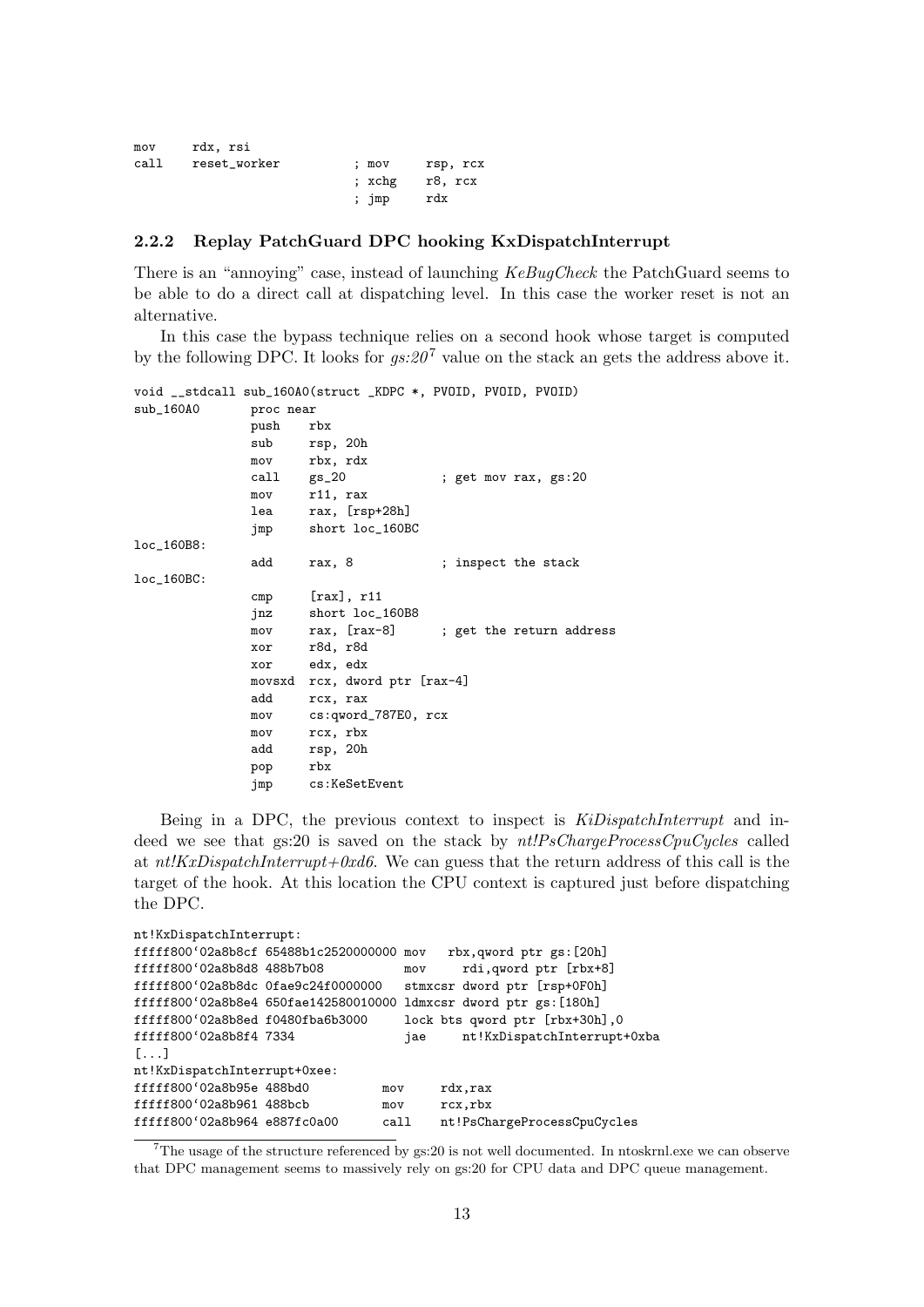The callback of this hook saves the CPU context in a table with one entry per CPU. In other terms, this table then contains, for each CPU, the context of the last DPC.

Let's come back to PatchGuard and KeBugCheck. If the IRQL is at dispatch level, the callback restores the context saved in the latter table and returns. This sets the CPU in the exact same context as in the last DPC, that is PatchGuard DPC. At this stage the PatchGuard will again randomly select a notification method and this will loop until a notification via a worker is selected where the above callback cancels the notification.

## 2.3 Hooking payload

### 2.3.1 Inline hooking

TODO: describe hook inline (631a0h)

#### 2.3.2 Device hooking: IofCallDriver

IofCallDriver is hooked with payload hook IofCallDriver (164E0h). When this routine is called a list of second level payload is traversed, we name this list HookedDevicesList  $(82920h)$ . This list manipulates IO requests including the rootkit internal requests, e.g. to the rootkit virtual file system described in Section 4.

This second level handler list is manipulated by hookedDevice insertHandler (16090h) and *hookedDevice\_removeHandler* (16110h) which respectively, insert into and remove, members from the list. The members have the following structure

|                  | 00000000 hooked_device |      | $struc:$ (sizeof=0x10)                                                              |
|------------------|------------------------|------|-------------------------------------------------------------------------------------|
| 00000000 next    |                        | 44 ? |                                                                                     |
|                  | 00000004 deviceObject  |      | dd ? ; DEVICE_OBJECT*                                                               |
| 00000008 handler |                        |      | dd ? ; int $*(\text{handler})(\text{* }$ DEVICE OBJECT, $*\text{IRP}$ , int, int;); |
| 0000000C final?  |                        |      | dd ? ; stub to execute after the hook payload                                       |
|                  | 00000010 hooked_device | ends |                                                                                     |

The payload of *hook\_IofCallDriver* (164E0h) has several different behaviors according to the device name.

- Null, Beep, tcpip and Nsiproxy. The routine rootkit start (1ce  $\ell$ 0h) is called. It initiates the rootkit functionalities setting up the messaging system, *init commchan*  $(15a50h)$ , and installs the following hooks system hooking (1e5f0h). Most of them are related to the hiding of rootkit components. Access control lists seem to be maintained; authorized process IDs are stored at *pid\_list (8c99ch)*, a second table (8c998h) is used in the access control but its usage is not fully understood. Finally, a third list *process\_name\_list*  $(\delta d94c)$  maintains process names.
	- $ZwQueryKey, ZwEnumerateKey, ZwCreateKey, and ZwSaveKey. Hide reg$ istry keys named Ultra3 or LEGACY Ultra3. Note Ultra3 is the rootkit service name, LEGACY Ultra3 may be related to a former version of the rootkit.

ZwReadFile. Hide the content of  $\sqrt{\$Y\}$ stemRoot $\sqrt{\$NtuninstallQ817473$}$ 

ZwQuerySystemInformation. Hide rootkit handles.

ZwQueryInformationProcess. Lie on Data Execution Prevention status.

ZwClose. Launch a rootkit module. The actual module is unknown.

ZwTerminateProcess. If the system is shutting down, cleanly shutdown the rootkit, stopping modules and communication channels.

 $\Omega bOpenObjectByName.$  Hide the rootkit's virtual file systems.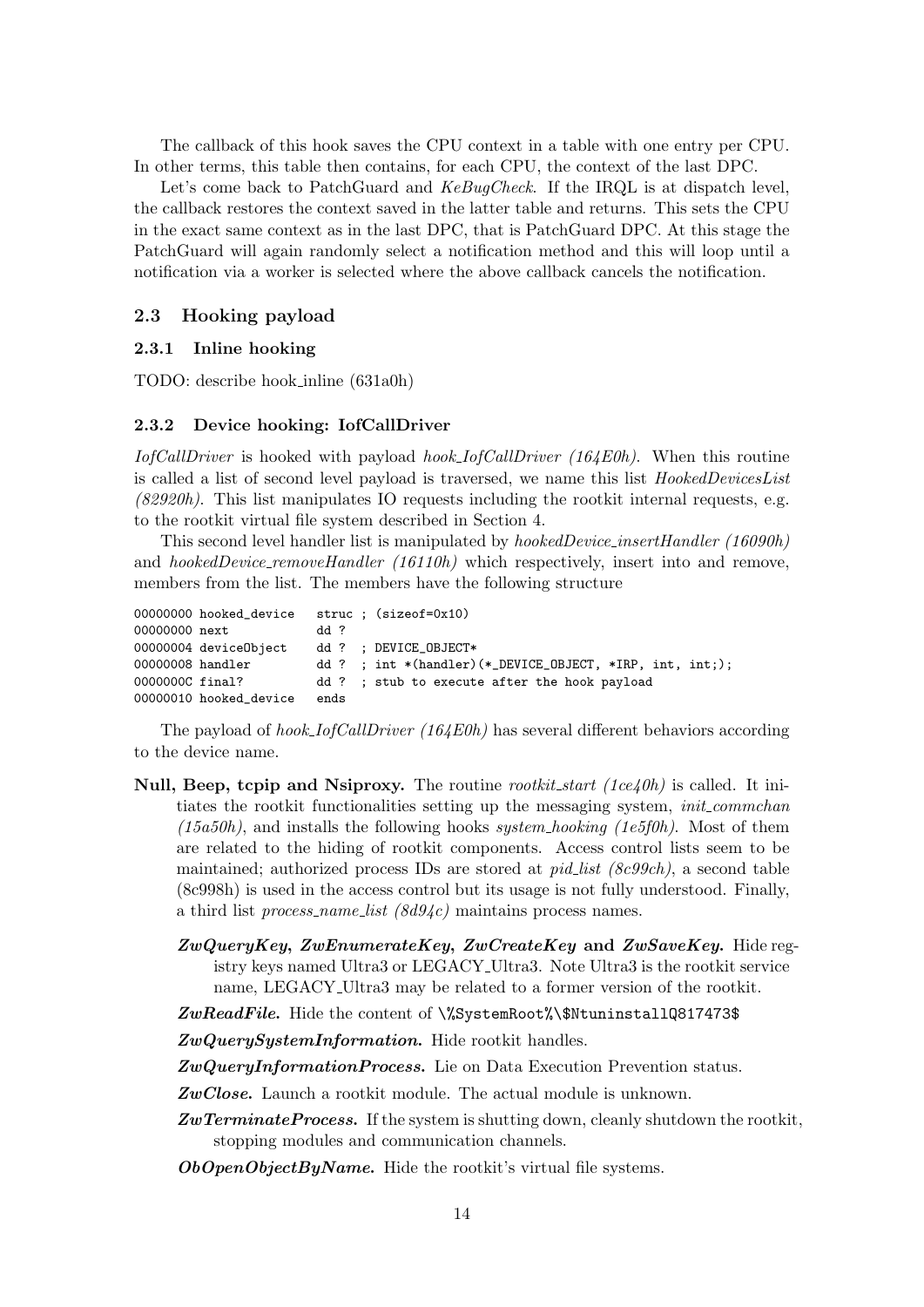

Figure 2: Snake communication objects resembling the building blocks.

netbt and afd. Install Transfer Device Interface hooking on the TCP device. This functionality is a communication dispatcher or a command listener.

TODO describe hook sub 174c0 on device Filesystem\sr (driver \Filesystem\Ntfs)

# 3 Communication framework

The communication framework is an essential part of this rootkit - almost every other component is relying on it. It was designed to provide robust remote control over infected machine by providing communication channels between user mode components of the Snake package and the remote operators, with the use of the VFS as a (permanent and volatile) storage mechanism.

## 3.1 Communication objects

The communication framework relies on 'communication objects' created from a table of 'object descriptor' structures, each composed of a name, type, and several handlers (see Figure 2)

|               | 00000000 commobj_descriptor | struc ; (sizeof=0x0C)   |
|---------------|-----------------------------|-------------------------|
| 00000000 name |                             | $char *$                |
| 00000004 type |                             | dd                      |
|               | 00000008 comm handlers      | (pointers to functions) |

There are 11 communication objects divided into four types (names are used as such in the rootkit body):

- Type 1: tcp
- Type 2: enc, np, reliable, frag, m2b, m2d
- $\bullet$  Type 3: t2m,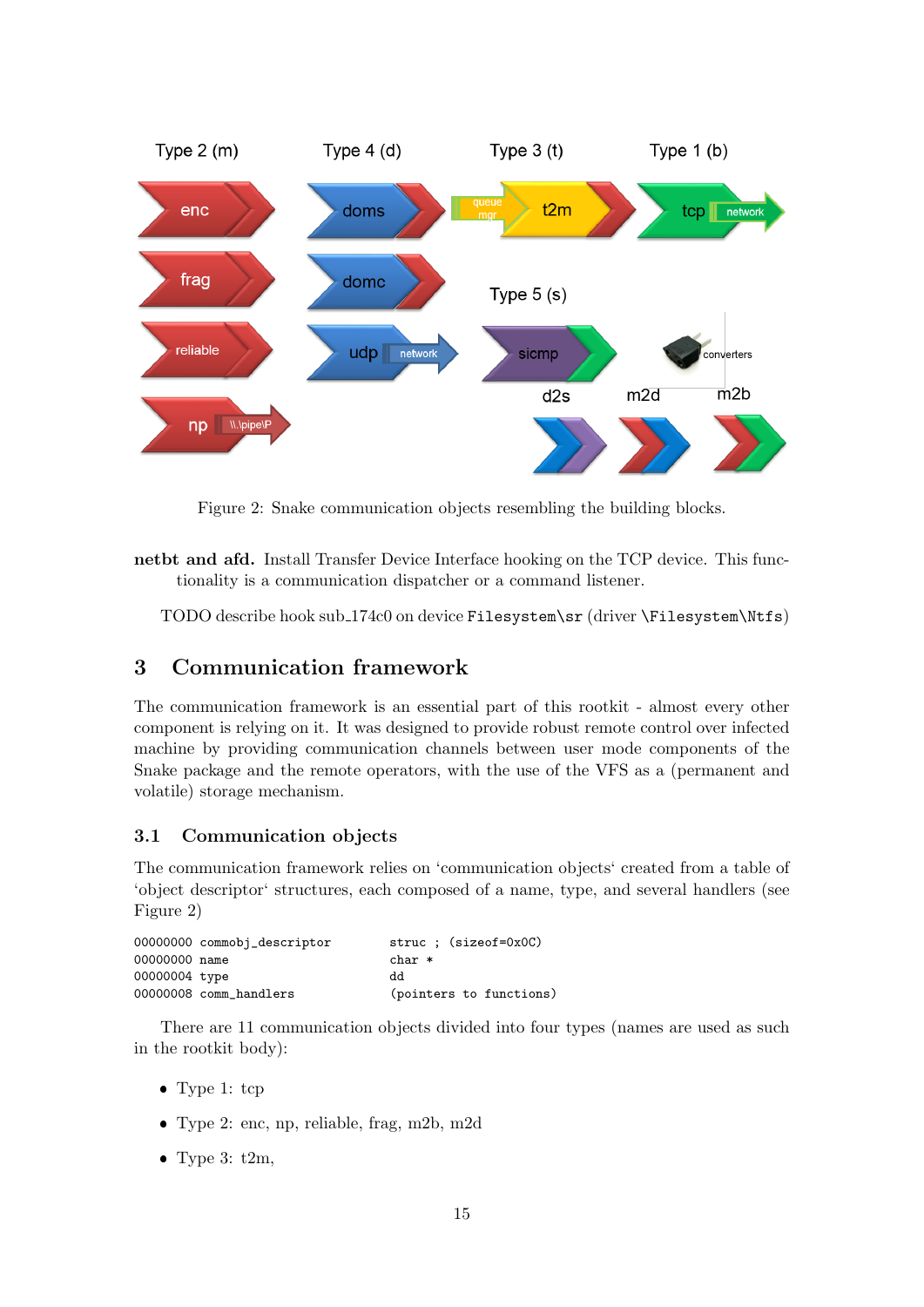Type 4: udp, doms, domc

The number and meaning of object handlers depend on their type, but they usually implement the following handler table (names of the handlers added by the authors):

```
00000000 comm_handlers struc ; (sizeof=0x3C)
00000000 length dd ?
00000004 return_zero dd ?
00000008 return dd ?
0000000C constructor dd ?
00000010 destructor dd ?
00000014 cleanup dd ?
00000018 activation dd ? (a) init communication
0000001C unknown dd ?
00000020 start dd ? (a) is tart communication dd ? (a) is start communication of the dd ? (a) is parse commands
                     dd ? ; parse commands
00000028 write dd ?
0000002C read dd ?
00000030 print_logs dd ?
00000034 null dd ?
00000038 ntstatus dd ?
0000003C comm_handlers ends
```
Base objects can be linked together to form a 'piped structure' that we have called 'communication channel' (see Figure 3). Objects are piped by the use of '.' (dot), for example: 'domc.np' or 'enc.reliable.doms.np'. A given communication object can only support objects of certain type to be linked to, for example 'domc' and 'doms' objects can only link to an object of type 2.

The semantics of the different objects are not fully understood at the time of this writing. Here are the ones which have been fully or partially analyzed:

- tcp TCP stream communication provider
- np named pipe provider
- domc client mode interface over type 2 object (for example named pipe client or encrypted named pipe client)
- doms server mode interface over type 2 object (for example named pipe server or encrypted named pipe server)
- udp UDP datagram communication provider
- enc encryption layer over type 2 object
- reliable implement reliable channel over type 2 object
- frag fragments reassembling (?) over type 2 object
- m2b bridge between type 2 and type 1 objects
- m2d bridge between type 2 and type 4 objects
- $\bullet$  t2m bridge between type 3 and type 2 objects

Each object handles a specific task, for example: the first layer will handle decryption and scheduling and the second object handles the data layer; reads, writes to named pipes for example. 'domc' and 'doms' are objects that provide respectively a client and a server interface for bi-directional primitive objects such as 'np' or 'enc.np'.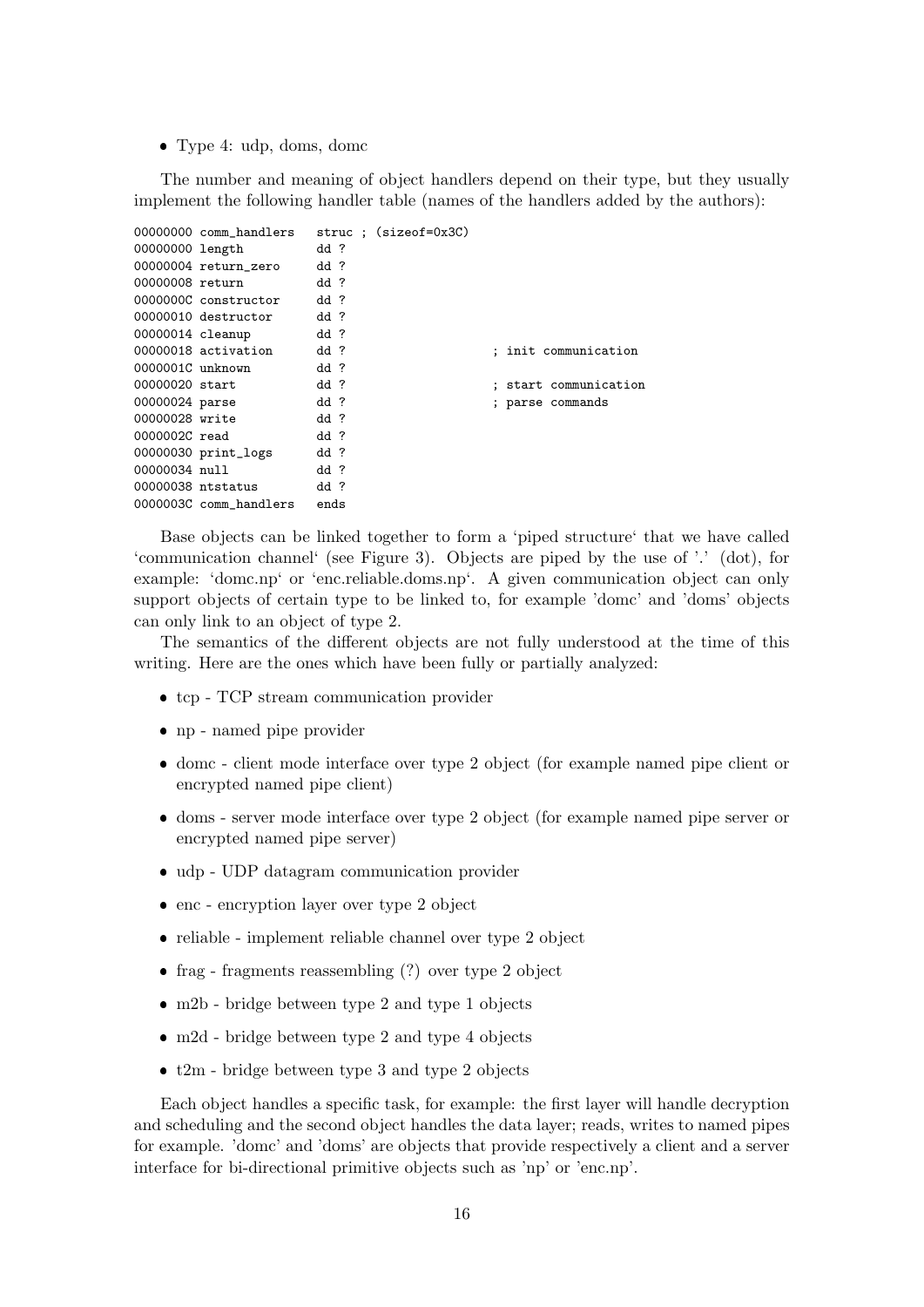

Figure 3: Snake communication channels are built from communication object used as building blocks.

## 3.2 Communication channels

To use the communication objects, communication channel structures are being used. They are created when the objects are being instantiated, and they contain all the data necessary to use them such as sub-channels, addresses, UNC names, encryption keys among others. This structure is of variable size depending on the object type and has a pointer to a communication object instance structure (comm obj inst  $t2$ ) at offset 0x0, and parameters of the channel at higher offsets. All the members except the pointer to a communication object instance are object dependent. The below describes an example of how a hardcoded channel 'domc.np', which implements a simple named pipe client, is designed. The leftmost object for this channel is 'domc', here is the corresponding channel structure:

```
struct comm_channel_domc //size=0x30
{
     comm_obj_inst *pcomm_obj;
     comm_channel_np *psub_channel_s;
     comm_channel_np *psub_channel_c;
     _DWORD dwordc
     _DWORD dword10;
     PRKMUTEX prkmutex14;
     PRKMUTEX prkmutex18;
     char *sub_obj_name;
     _DWORD dword20;
     _DWORD dword24;
     _DWORD dword28;
     _DWORD dword2C;
};
```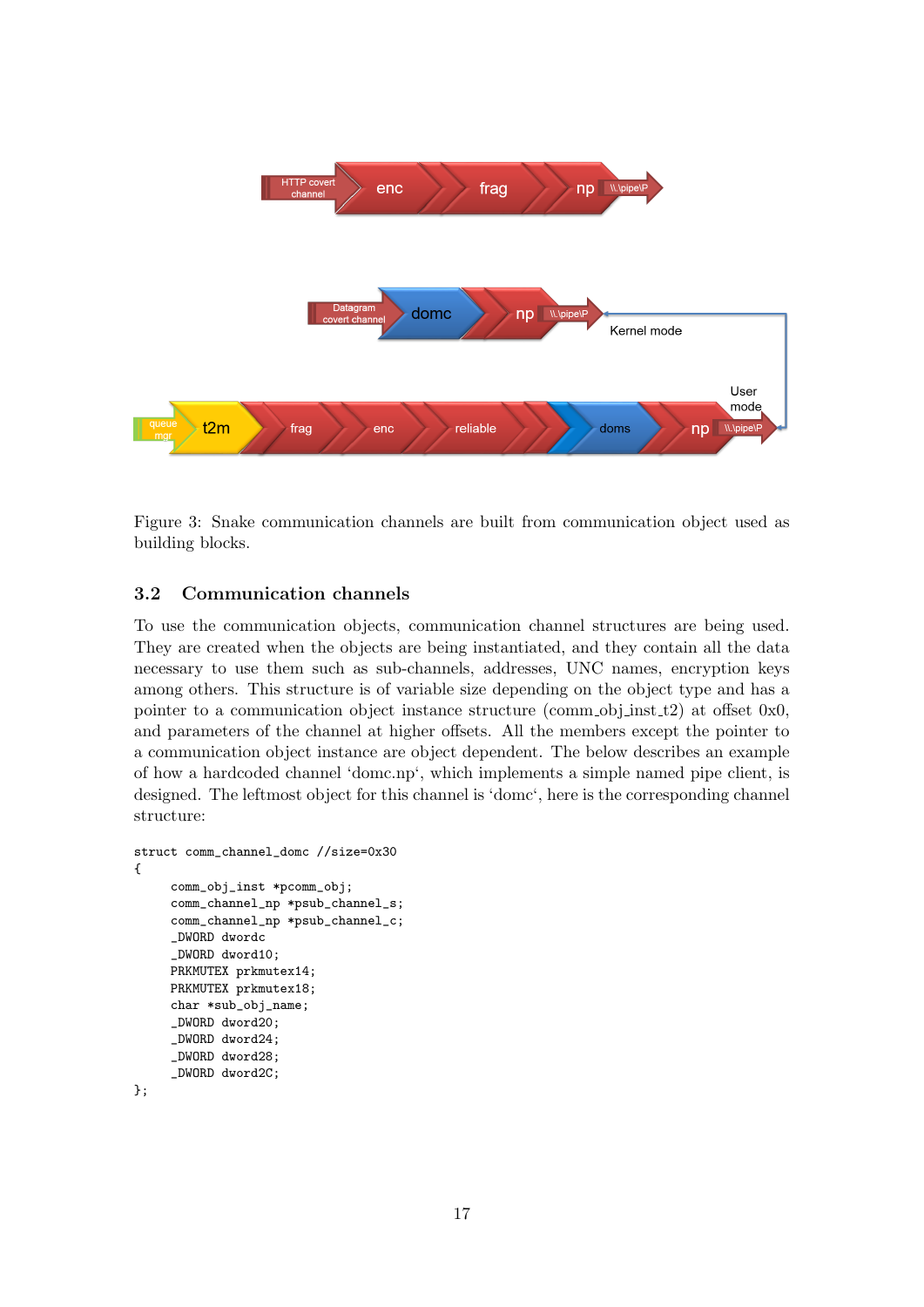In this case at offset  $0x8$  we see the pointer to another comm channel structure<sup>8</sup>, which is a sub channel to this comm channel. In case of 'domc.np' object, the link would lead to a sub-channel created from the 'np' object (comm channel np structure at offset 0x8):

```
struct comm_channel_np //size=0x3c
{
  comm_obj_inst_t2 *pcomm_obj;
 UNICODE_STRING chan_parameters;
 UNICODE_STRING unc_name;
 int client_np_handle;
 int field_18;
 int server_np_handle;
 PRKMUTEX server_np_handle_mutex;
 int status;
 int field_28;
 int field_2C;
 int field_30;
 int field_34;
 int field_38;
};
```
This time at offset 0xC we can see the string representing the UNC name of the named pipe used by this communication channel, for example \Device\NamedPipe\isapi\_dg, and at offset 0x14 a handle to an open named pipe object. Another example: enc object contains an encryption key at offset 0xc of its communication channel structure (to be included in the next versions of the document).

comm obj inst structure contains, as a first member, a pointer to the handler table described above, and a bunch of synchronization primitives, possibly for controlling access to the instance by multiple threads. This structure represents an instance of a single communication object of type 2:

```
struct comm_obj_inst_t2
{
  comm_handlers *phandlers;
  void *field_4;
  int field_8;
  int connection_string;
  synchro *psynchro;
  int unknown;
  PRKMUTEX pmutex1;
  PRKMUTEX pmutex2;
};
struct synchro
{
  _KSEMAPHORE semaphore_1;
  _KSEMAPHORE semaphore_2;
  _KMUTANT mutex_1;
};
```
Each object type has its own initialization function that calls a constructor stored in the third handler table field. For example, type 1 objects use the initialization function sub 73870. All the created communication channels are inserted into a 64-slot hash table

<sup>8</sup>Actually at offset 0x4 there is a second communication sub-channel created when the subsequent type 2 object implements a server - accepts connections from multiple sources.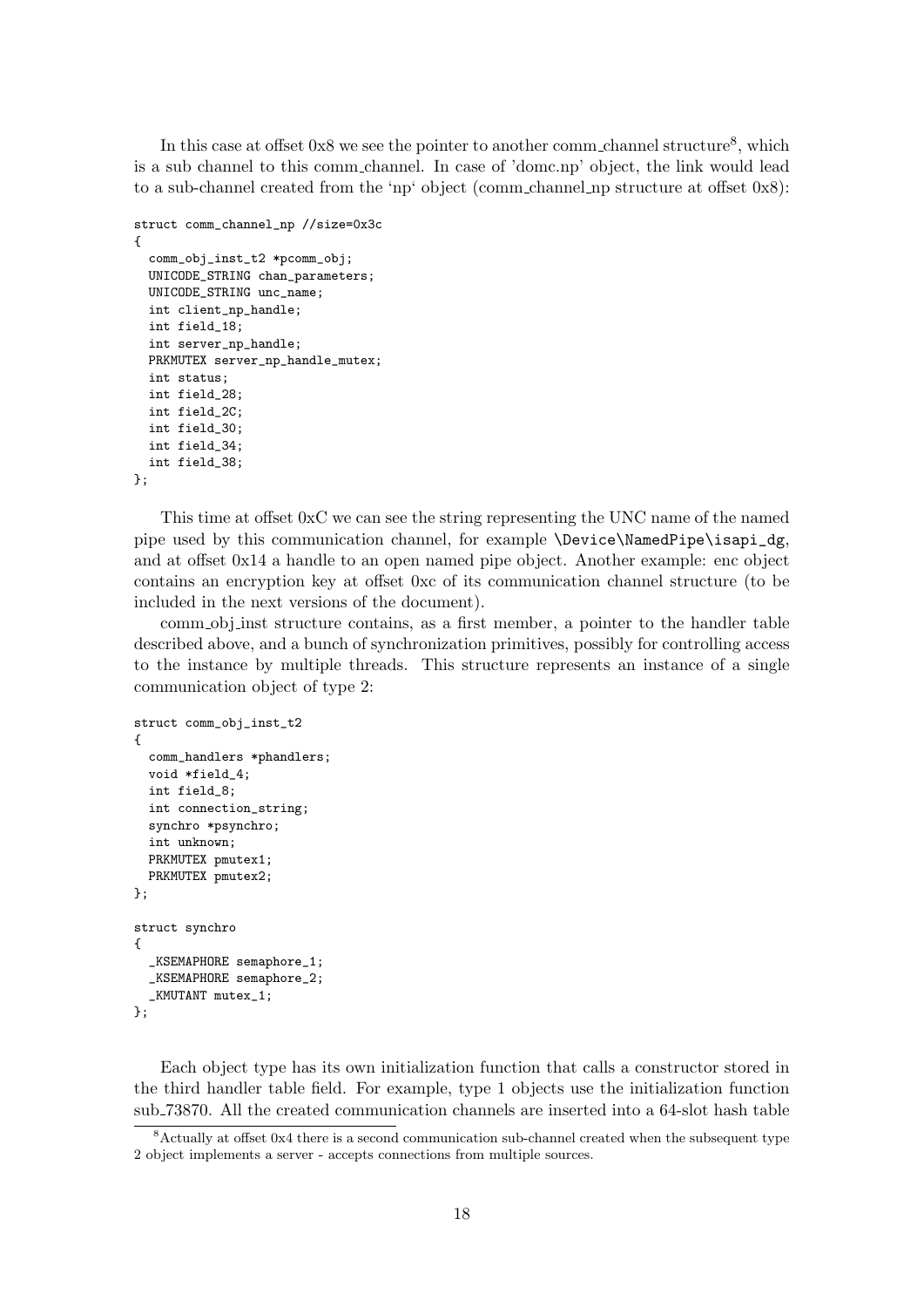

Figure 4: The example architecture of a compromised network. One type of covert channels are being used for LAN trafic between different Snake instances whereas different ones are used for Internet traffic. Note: the authors based this diagram solely on reverse engineering and had no insight into a compromised network.

referenced at 0x8d7f8h via the routine sub 6cd00. Each inserted channel is indexed by a hash computed on the object address and the type of its leftmost object, possibly for performance reasons. If a collision occurs, conflicting channels are inserted on the list with the same index.

## 3.3 Hardcoded channels

Five hardcoded communication channels - named pipe clients, all using object 'domc.np' (string hardcoded at 0x8ad08), are initialized upon rootkit start. The named pipe UNC names used for the 'np' sub-objects of this objects are the following:

```
\Device\NamedPipe\isapi_dg
\Device\NamedPipe\isapi_dg1
\Device\NamedPipe\isapi_dg2
\Device\NamedPipe\isapi_dg3
\Device\NamedPipe\isapi_dg4
```
The pointers to five instances of 'domc.np' objects are located in a table at 0x8d724. These objects are initialized upon driver startup at sub 4ee40 and the I/O communication loop sub 4fd80 is launched. The loop will periodically try to initiate communication by calling appropriate object handlers on named pipe objects. This loop seems to be implementing a tunnel between the named pipe to which a user mode process, that implements the server, is connected, and a remote end via a low level NDIS traffic that can be of type ICMP, UDP or TCP, which is implemented in sub 4fea0. These mechanisms are probably used for local LAN communication between different instances of the rootkit on the compromised network (see Figure 4)

Two levels of processing are implemented in two separate threads using two linked lists: one at 0x8d748 and another at 0x8d738. When the NDIS traffic is arrived, provided the appropriate trigger is satisfied, the tainted traffic will be routed to one of the isapi dg pipes, where the userland component will be waiting to capture it (TODO: userland component analysis needed). Other listeners are also initialized: SMTP triggered (routed to userland via isapi log pipe), and HTTP triggered (routed to userland via isapi http pipe). See also 3.8 for the description of these triggers.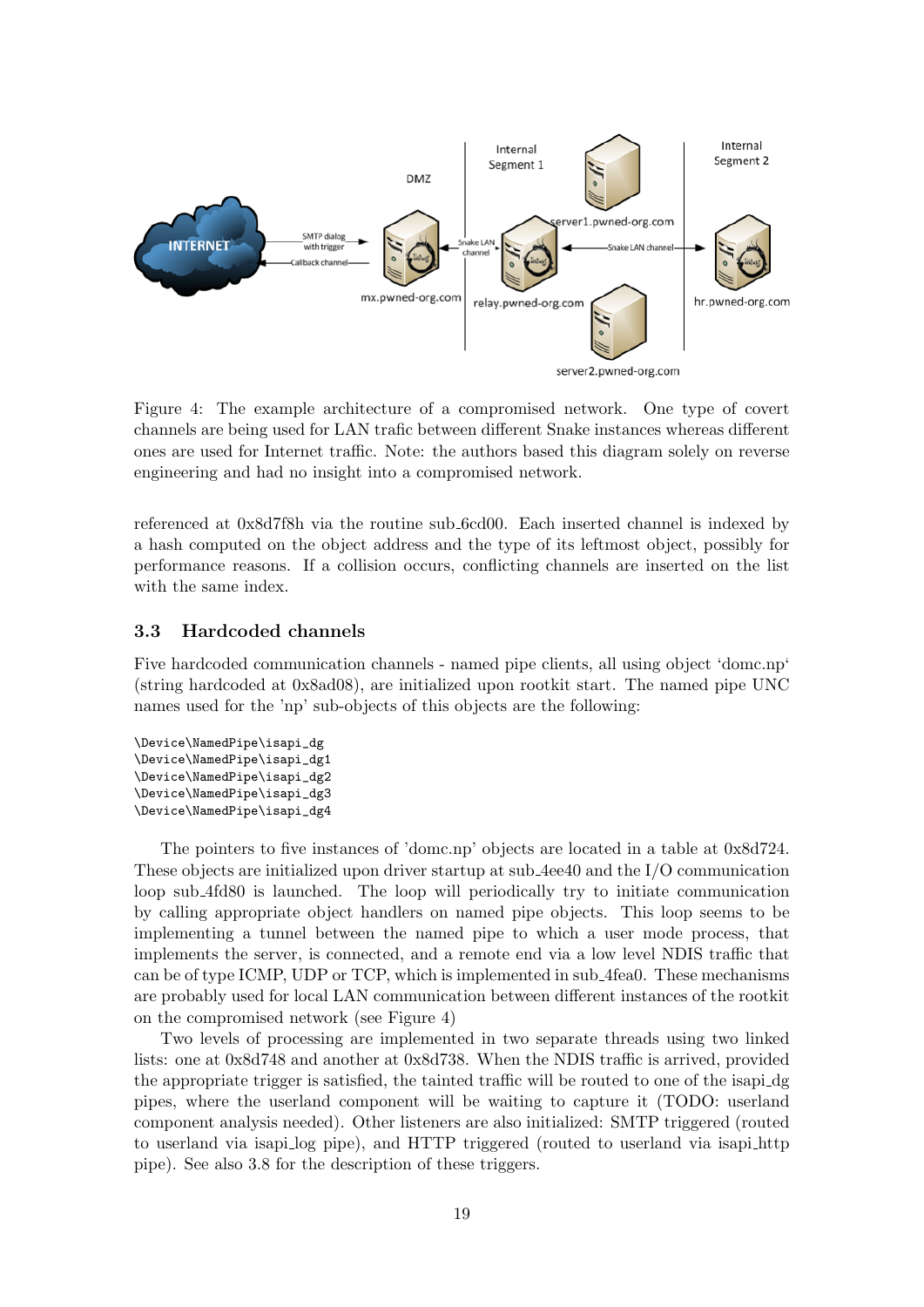## 3.4 Channels initialized from the queue

Other communication channels are initialized from the bootstrap queue: several instances of 'frag.np' and 'enc.reliable.doms.np'. See the bootstrap queue analysis for more information (TODO)

## 3.5 Low level communications(TODO)

The rootkit implements a low-level communication channel using the ether type 0x7ff. This ether type is not referenced by RFC. The messages from this channel are handled differently via the worker sub 4fea0. The buffer queues are skipped in this case.

## 3.6 Command listener via TDI hooking

The Transfert Device Interface, a.k.a. TDI, is hooked on device \Device\Tcp. The hooking mainly consist in intercepting the traffic tainted by the malware on packet reception. Thus this code can be considered as a listener for command and control.

For this context, the malware implements inline hooking, inserting its handlers in the TDI processing of IRP. The major IRPs are handled in *hook.tcp (52ce0)*. This payload is inserted via hookedDevice insertHandler (16090h) presented in Section 2.3.2 on the device hooking mechanism.

- IRP MJ CREATE. Insert the pid to the list of monitored processes and create a packet queue.
- IRP MJ DEVICE CONTROL. Convert into IRP MJ INTERNAL DEVICE CONTROL and transfer the control over the corresponding branch.
- IRP MJ INTERNAL DEVICE CONTROL. Look for the IRP minor function in the handled list of minor functions *hook\_tcp\_tdi\_function (8ac88h)*. On match the corresponding handler in *hook\_tcp\_tdi\_handler* ( $\text{8ac8ch}$ ) is called on the IRP, the IRP's stack location and a reference to a handler that will be called at completion. This list of handlers is described below.

IRP MJ CLOSE. Close the packet queue.

IRP MJ DEFAULT. Nothing particular occured.

All major functions handlers are terminated by *hook\_tcp\_finalize*  $(16140h)$ , which completes the requests.

The following list describes the handlers for each minor function, i.e. the TDI events, processed by the rootkit.

- TDI ASSOCIATE ADDRESS (52fa0h). Get the reference associated to the object in the IRP parameters and populate the reference in an internal list located at IRP device list (8d788h). In other terms, this handle maintains a list of file references corresponding to the different TCP connections.
- TDI DISSOCIATE ADDRESS (54050h). Remove the entry from IRP device list (8d788h), this is clean-up.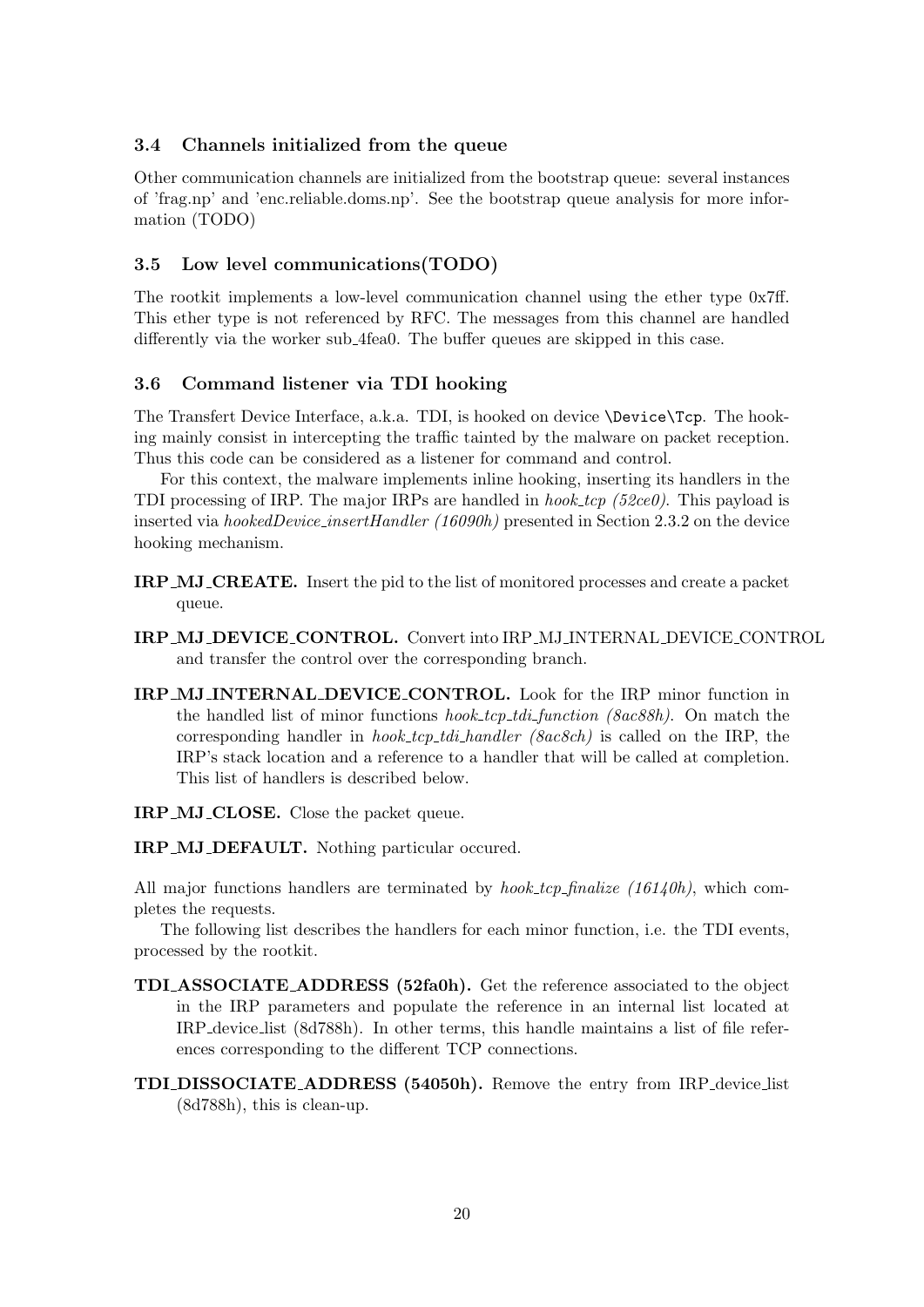- TDI CONNECT (540b0h). Reassemble the message and set post processing hook tcp process message (542a0). The post processing shows 5 message types: :RESET, :CANCEL, :TIME-OUT, :UNREACH, :SUCCESS and an unknown type where a value is printed. Those messages are logged via the function  $log\_message$  (54600h) and then committed to a queue located at  $tcp\_hook\_message\_queue$  (8d7d0h)
- TDI DISCONNECT (546e0h) Push IRP AuxiliaryBuffer in a chained list for post processing.
- TDI SEND (548b0h) If the current process name is a browser, the following event is created \\BaseNamedObjects\\wininet\_activate. This event is then pulsed and closed. There are no other reference to this event in the malware code. Possibilities include handling via a module or obsolete code.
- TDI RECEIVE (43d50h) Set the tainted traffic interception routine, tainted traffic interception 0  $(43de0h)$ , as a final handler called at IRP completion. The authors assume that this final handler will be called when TDI terminates the handling of the current tcp packet.
- TDI SET EVENT HANDLER (54770h) Look for the event code in the list hook tcp tdi event  $(Sacc8h)$  then register the associated handler from hook\_tcp\_tdi\_handler (Saccch) in IO STACK LOCATION.Parameters

The following list describes the TDI event handlers defined by the malware.

- **ClientEventConnect** (55210h) Log the connection via the routines logger 2 (54600h) and *logger\_commit* (56eb0h), retrieve the internal  $tcp\_hook$  corrections.the connection and set the transport address in this entry.
- $ClientEventReceive (554e0h)$  and  $ClientEvenChainedReceive (55700h)$  Call the traffic interception routine, tainted traffic interception (55a00h), on the received data.
- ClientEventReceiveExpedited (556b0h) and ClientEventChainedReceiveExpedited (55700h) Call the handler  $TDI\_REQUEST\_KERNEL\_SET\_EVENT. EventHandler$  on the received data.
- $ClientEventChainedReceived (55440h)$  Release the internal tpc\_hook\_struct and call the  $TDLREQUEST\_KERNEL\_SET\_EVENT.EventHandler$  on the disconnection data.

## 3.7 Tainted traffic processing

The rootkit is designed to watch for door knocking on a server where Internet-facing services are being used. The trigger can be delivered hidden in different places of different network protocols (see 3.8) depending on rootkit's configuration and victim's server type (HTTP - 3 different possibilities, SMTP, TCP, IP, ICMP, DNS, Ethernet), but they all have one thing in common - the trigger mechanism. There are actually two trigger mechanisms: the DEADBEAF-style check and the Checksum. The DEADBEAF-style also contains the checksum calculation as one of its calculation stages.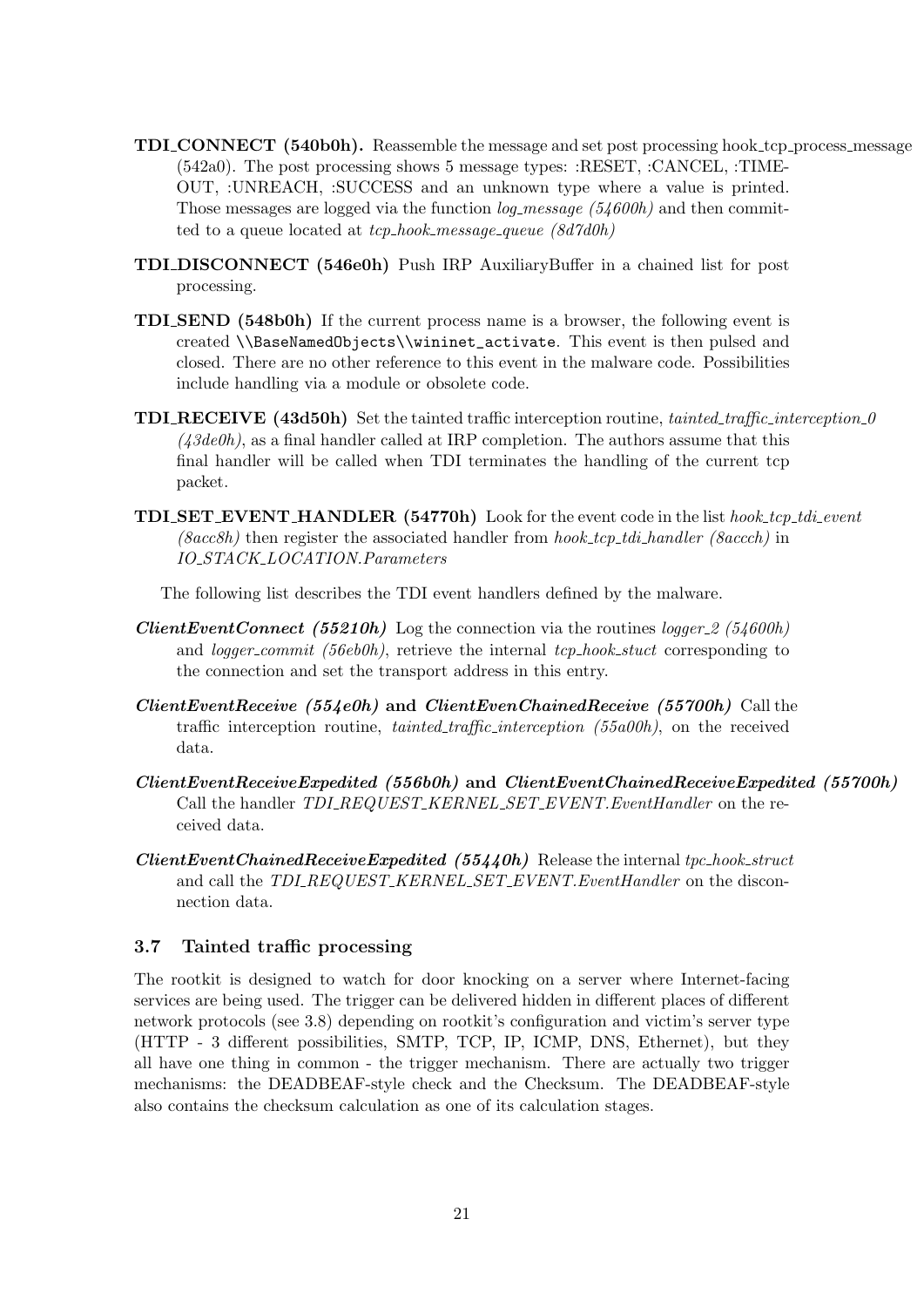#### 3.7.1 The Checksum

The checksum is being calculated on 8 characters at a given offset and is compared with the following 2 characters, so the trigger signature is 10 characters long in total. Characters must be ASCII-printable  $(>=32$  and  $<128$ ). The ord of the 8 characters are summed up (sum) and are being compared as follows:

signature [9] == sum / 26 + 65  $signature[10] == 122 - sum % 26$ 

If the match occurs, the traffic is processed as tainted. Example usage: user part of an e-mail address, see 3.8: "Mail server".

## 3.7.2 DEADBEAF-style

Similar to Checksum but some more processing is involved, as this encoding can also carry a data message in addition to being only a signature.

The signature contains the 10 bytes of checksum but it is being followed by a base64 encoded content. First, the Checksum signature is being calculated as described above, then the base64-decoded content is being base64-decoded. The base64-decoded content is then being XOR-ed with the raw buffer starting from offset 0x0, so at the first byte of the signature. First DWORD of such a decrypted buffer is being compared with the value located at 0x7945c (hardcoded to 0xDEADBEAF but was observed to being changed to an arbitrary value during the boostrap queue loading). If there is a match, the traffic is considered tainted. For some covert channels the payload can also carry a data message. A data portion of the message is located at offset 0xA, directly after the 10-byte signature (after de-XORing). Example usage of this trigger: the value of an HTTP header, see 3.8: "Web server or web proxy".

The checks for tainted traffic are perform on raw TCP stream (sub 49620), HTTP and SMTP (see also 3.8). From this handling a queue of work item is built via sub 49F80. TODO: describe tainted\_traffic\_interception\_0 (43de0h).

#### 3.8 Network footprint

It is likely that a communication mechanism is in fact a sort of proxy to pass traffic from the external world to named pipes where user land component can be attached. Also, named pipes can be potentially used to route internal ('lateral') traffic, e.g. across the segments on the infected LAN. Most of these channels are created in a way that IDS signatures would be difficult to construct, for others a prototype is proposed below. Traffic inspection is split into two groups. First group is hooked via TCP traffic signature matching performed at sub 49580 and obtained by hooking \Device\Tcp.

#### WARNING: The below signatures are PROTOTYPES - and HAVE NOT BEEN TESTED

1. TCP. Can be installed on a server with any kind of service. Signature matching: DEADBEAF-style at offset 0x0. Encrypted and encoded signature is 22-byte long consisting of alphanumeric characters 0x2b-0x7a. Plain snort signature would be difficult to create. Traffic is passed to 'frag.np' at isapi http named pipe (frag object cuts data into smaller pieces before sending it to the named pipe, currently the reason is unknown).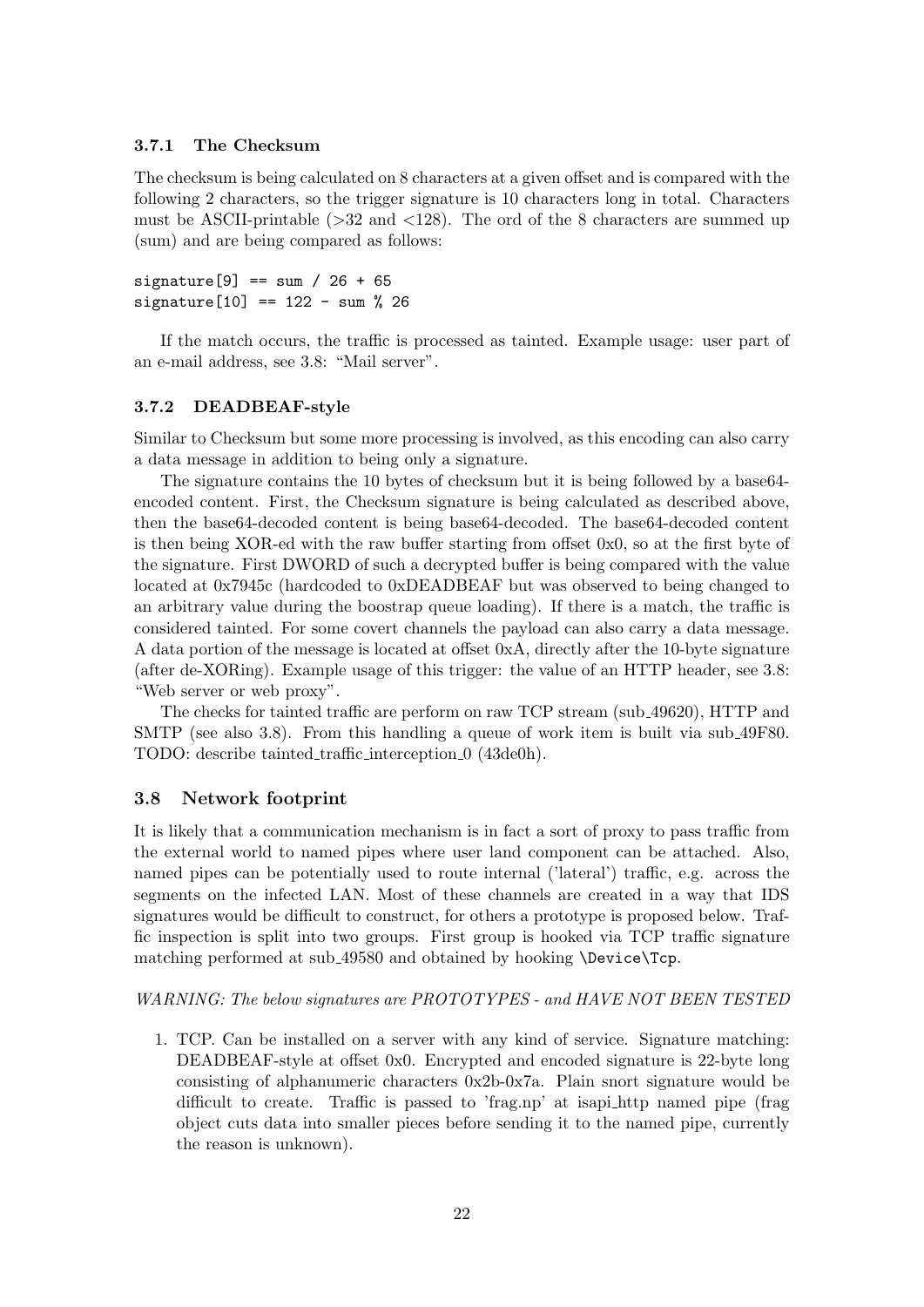- 2. Web server data passed in HTTP GET request URL parameters Can be installed on a web server. Signature check type: Checksum. It is contained between "?" and first " $\&$ " in the URL. It is 10 bytes, 8 arbitrary bytes and 2 bytes of checksum (this checks are also a part of DEADBEAF-style signature). IDS signature is difficult to create in this case. Traffic is passed to 'np' at isapi log named pipe.
- 3. Web server or web proxy data passed in HTTP headers. Can be installed on a proxy server. Signature is a DEADBEAF-style signature contained after ":" in the first HTTP-header (just after the request line). Connection is logged to 'np' at isapi log named pipe by sending the following string: \$IP address + newline (including the dollar sign, IP address replaced by textual form of IP address of the remote end), then the rest of the data is getting decoded using the DEADBEAF-style decoding. The decoded data is being sent to 'frag.np' or 'enc.frag.np' at isapi http[n] where n is encoded in a first DWORD in the decoded buffer (see sub 6c000). Plain snort signature would be difficult to create. The example traffic with trigger could be the following:

GET / HTTP/1.1 SomeHeader: YtrEgHjkLoYmFzZTY0ZW5jb2RlZCBzdHJpbmcKYmFz

- 4. Web server special data passed in HTTP request local file part of URL. This is triggered by comparing the local file part of the URL with a string defined at 0x8d680 (initialized by the rootkit but zeroed on my memory dump). Pipe name where the traffic is passed to, is also computed at runtime (type 'np'). It is possible that the rootkit with specific configurations writes an arbitrary value here.
- 5. Mail server. Signature check type: Checksum. The signature is located after RCPT TO: and ends by @ (so this is the user part of a recipient e-mail address). The example traffic with trigger could be the following:

HELO whatever.com 250 Hello whatever.com, I am glad to meet you MAIL FROM: <you.bet@you.are.not> 250 OK RCPT TO: <trueburger@pwned-org.com> 250 OK 354 End data with <CR><LF>.<CR><LF> <commands>

Building snort signature would be questionable. The whole traffic is passed to 'np' at isapi log. First the IP of the remote end is logged as \$IP address + newline, then all lines of the SMTP message body are passed to the pipe. The user land component will then receive this transmission and interpret it. There are few commands encoded by a first character of the sent buffer that are parsed in sub 200081e2 in the main userland module:

- $\bullet$  & read and send a slot from a local queue
- ! adjust privileges of a current process
- : execute a file (file name follows the command)
- re-parse the local queue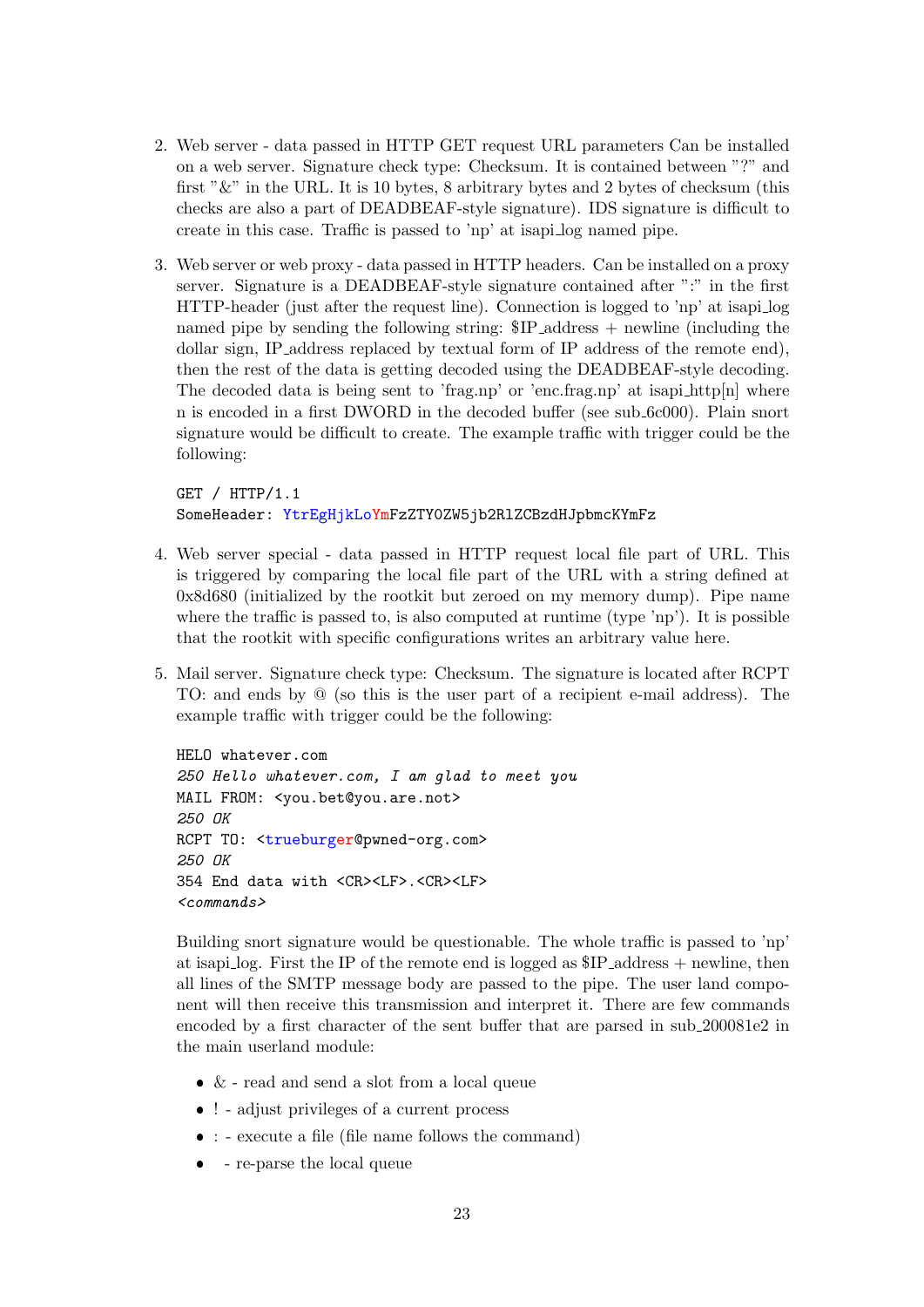no command - read and send a file (file name is the buffer)

Second group is packed-based matching obtained by registering an NDIS protocol (mechanism described in previous subsections), checks performed at sub 4F1B0. These can be processed by 'domc.np' object and send to isapi dg (depending on the configuration state it could possibly be different).

- 1. Raw Ethernet. Traffic is identified by a custom ethertype 0x7FF (whereas the IP protocol is identified by 0x800)
- 2. Raw ICMP. DEADBEAF signature is checked at offset 0x8 of ICMP packet.

```
alert icmp any any -> any any (msg: "Snake ICMP"; \
       offset: 0x8 ; pcre:"/^[+-z]{22}/";)
```
- 3. Raw TCP. DEADBEAF signature at offset 0x0 of the TCP stream.
- 4. Raw UDP. Must be port 53, DEADBEAF signature at offset 0x0 of UDP data, so this can be handy to be installed on a DNS server:

```
alert udp any any \rightarrow any 53 (msg: "Snake UDP 53"; \
       pcre:"/^[+-z]{22}/";)
```
5. RAW IP. DEADBEAF signature at offset 0x0 of IP packet data:

```
alert ip any any \rightarrow any any (msg: "Snake IP"; \
       pcre:"/^[+-z]{22}/";)
```
Interesting typo is contained in one of the SMTP messages. "Transmittion" is a mistake that an English native speaker would rather not do.

# 4 Virtual file systems

The rootkit uses two virtual file systems. One is persistent over reboot and NTFS formatted. The other one volatile and FAT formated; its content is never flushed to a real file system, as a result its content is only accessible on a live infected machine. Both are encrypted with a CAST like algorithm. The filesystem clusters are decrypted on access via cache management. As a result the file systems do no appear in clear text even in the physical memory (see Figure 5).

#### 4.1 Description

The virtual file system is set-up in  $vfs\_init$  (32230h). As initialization, a chained list *vfs\_IO* (8e3a0h) is initialized and associated to a lock *vfs\_IO\_lock* (8e384). This list is handled via  $ExflnterlockedInsertTailList$  and  $ExflnterlockedRemoveHeadList$  so that the code can run at any IRQL. Then an event  $vfs \llcorner w \sim (\delta e \delta a \delta h)$  is create to indicate the status of the virtual file system service.

Two files system are setup, the first one is persistent over reboot and backed by a file on the filesystem. The second one is volatile and only resides in memory, it is lost on rootkit restart or reboot.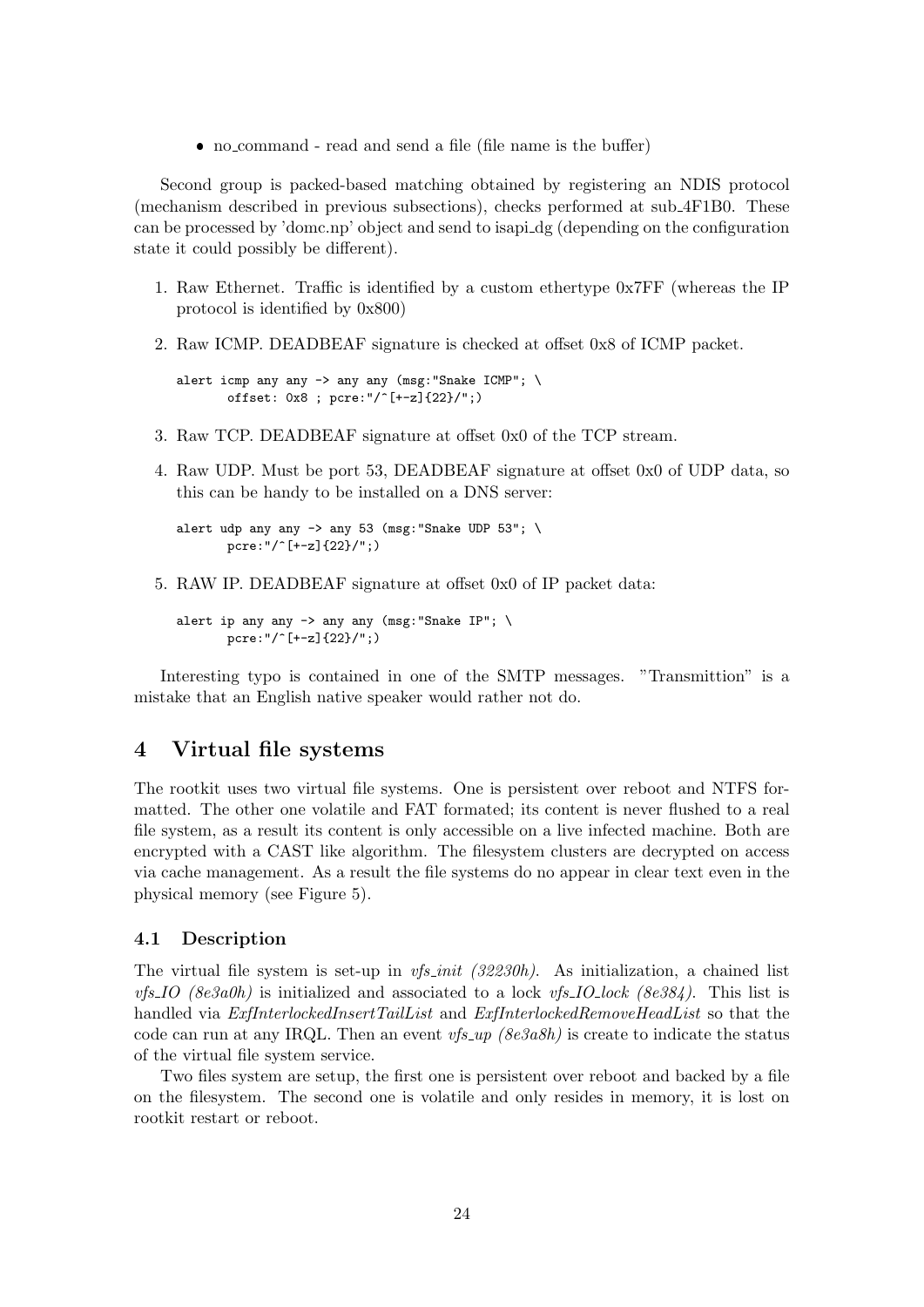

Figure 5: Snake Virtual File System architecture

## 4.2 Persistent file system

The persistent file system is setup in two steps: (i) setup a memory section backed by a file, (ii) provide access to the section via a device hooked with encryption/decryption primitive on access, (iii) mount the device as an NTFS filesystem. This operation is detailed below.

## 4.2.1 Setup a section backed by a file.

The first called routine  $vfs_map_raw$  (339e0h) map in memory the file that will back the virtual file system. This file is located at the following path.

```
\\SystemRoot\\$NtuninstallQ817473$\\hotfix.dat
```
The file is created with the following options meaning that the file is not a directory, it is not cached, all operation are performed synchronously and no read ahead can be achieved. In other terms the file is accessed cluster per cluster and all changes are committed immediately with no caching mechanism. This configuration has limited performance but it is very reliable.

```
FILE_NO_INTERMEDIATE_BUFFERING
FILE SYNCHRONOUS IO NONALERT
FILE_NON_DIRECTORY_FILE
FILE_RANDOM_ACCESS
```
The second noticeable parameter is the allocation size of 640000h (104857600d) which can be considered as an indicator of compromise.

Then this file is mapped to a memory section. The section has read/write permission and it is *SEC\_COMMIT* and *SEC\_NOCACHE*, meaning that the section is backed by the previously created file via the operating system paging mechanism with no caching. In other terms all modification to the section are directly mirrored to the backing file. Finally this section is mapped to virtual memory via  $ZwMapViewOfSection$ .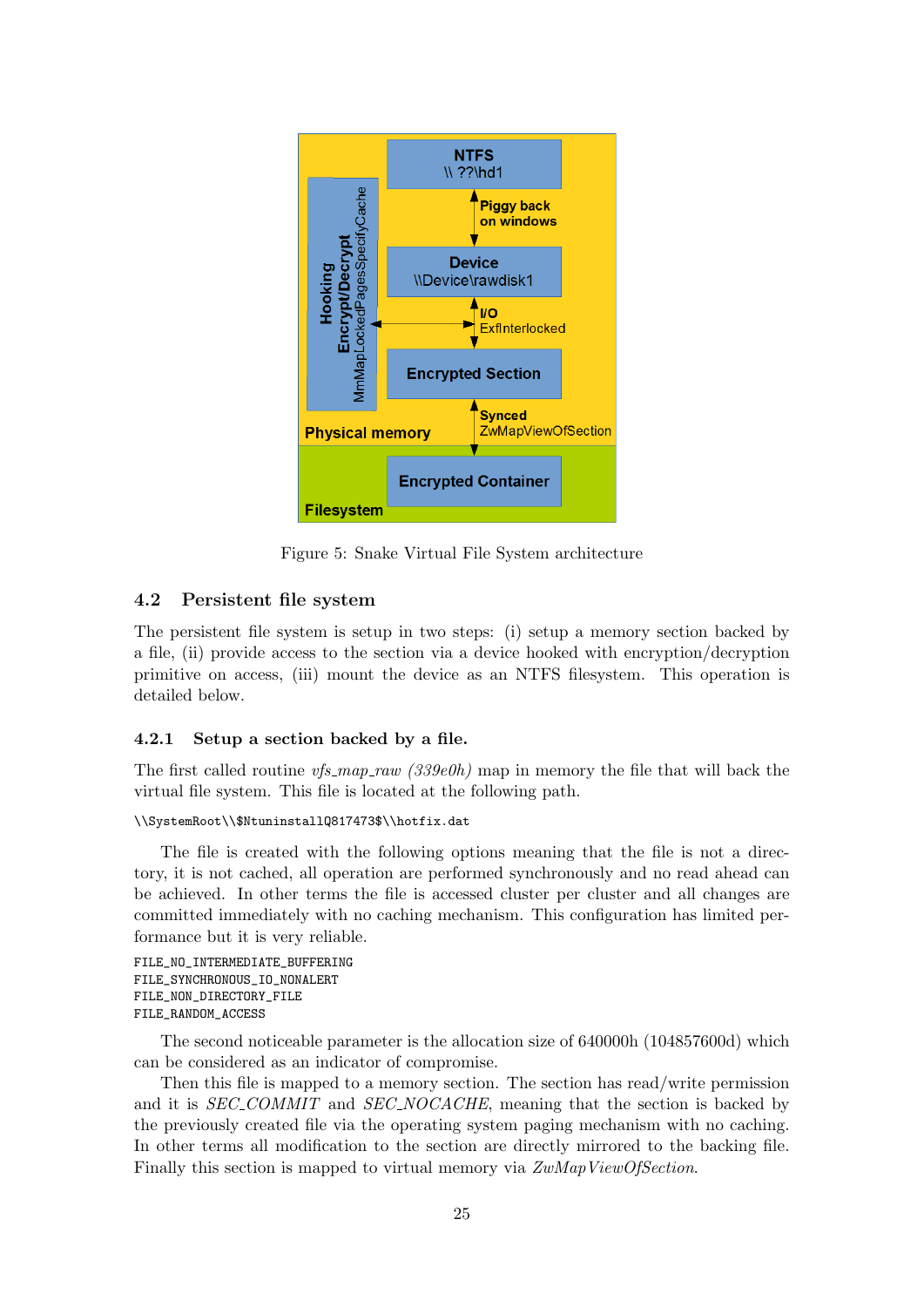## 4.2.2 Bind the section with a device.

A device named  $\Delta$  *Device* $\langle RawDisk1 \rangle$  is created and hooked via the generic device hooking engine described in Section 2.3.2. The handler is located at  $327c0h$  and we name it vfs resident handler.

The handler behave differently according to the IRP function.

- IRP MJ CREATE, IRP MJ CLOSE: The IO status of the IRP is set to 1. Then the request is completed.
- IRP\_MJ\_READ, IRP\_MJ\_WRITE: The IRP AuxiliaryBuffer is inserted in the VFS IO list:  $vfs\_IO$  (8e3a0h).
- IRP MJ DEVICE CONTROL: Several behaviors are observed according to the control code.
	- IOCTL DISK GET DRIVE GEOMETRY 70000h: The following structure is filled.

|                          | typedef struct _DISK_GEOMETRY { |
|--------------------------|---------------------------------|
| LARGE_INTEGER Cylinders; |                                 |
| MEDIA_TYPE               | MediaType;                      |
| <b>DWORD</b>             | TracksPerCylinder;              |
| <b>DWORD</b>             | SectorsPerTrack;                |
| <b>DWORD</b>             | BytesPerSector;                 |
|                          |                                 |

} DISK\_GEOMETRY;

The number of cylinders is computed dividing the disk size accordingly; with 2 tracks per cylinder, 20h sector per track and 200h byte per cluster. The media type is FixedMedia (0ch) i.e. a fixed hard disk media.

IOCTL DISK VERIFY 700014h: Set the input extend length as IOStatus.

IOCTL DISK GET PARTITION INFO EX 70048: The following structure

is returned.

```
typedef struct PARTITION INFORMATION EX {
 PARTITION_STYLE PartitionStyle;
 LARGE_INTEGER StartingOffset;
 LARGE_INTEGER PartitionLength;
 ULONG PartitionNumber;
 BOOLEAN RewritePartition;
 union {
   PARTITION_INFORMATION_MBR Mbr;
   PARTITION INFORMATION GPT Gpt:
 };
} PARTITION_INFORMATION_EX;
```
It indicates that the partition starts at offset 0x200 and the size is stored at 8e388h for the first persistent partition and at 8e390h for the volatile partition. The partition number is 0, it is not modifiable and the type is MBR. This is in contrary to the standard partition setup - the partition number should be 1-based and partitions are usually modifiable. The MBR type is 0 meaning unused, it is not bootable and not recognized. Finally a GPT attribute is set: GPT ATTRIBUTE PLATFORM REQUIRED. Typically this flag is set for OEM partitions and it prevents DiskPart.exe to perform any operations.

This structure setting is extremely unusual. The configuration makes the partition invisible for most of applications. On the other hand, this can definitely be used as an indicator of compromise.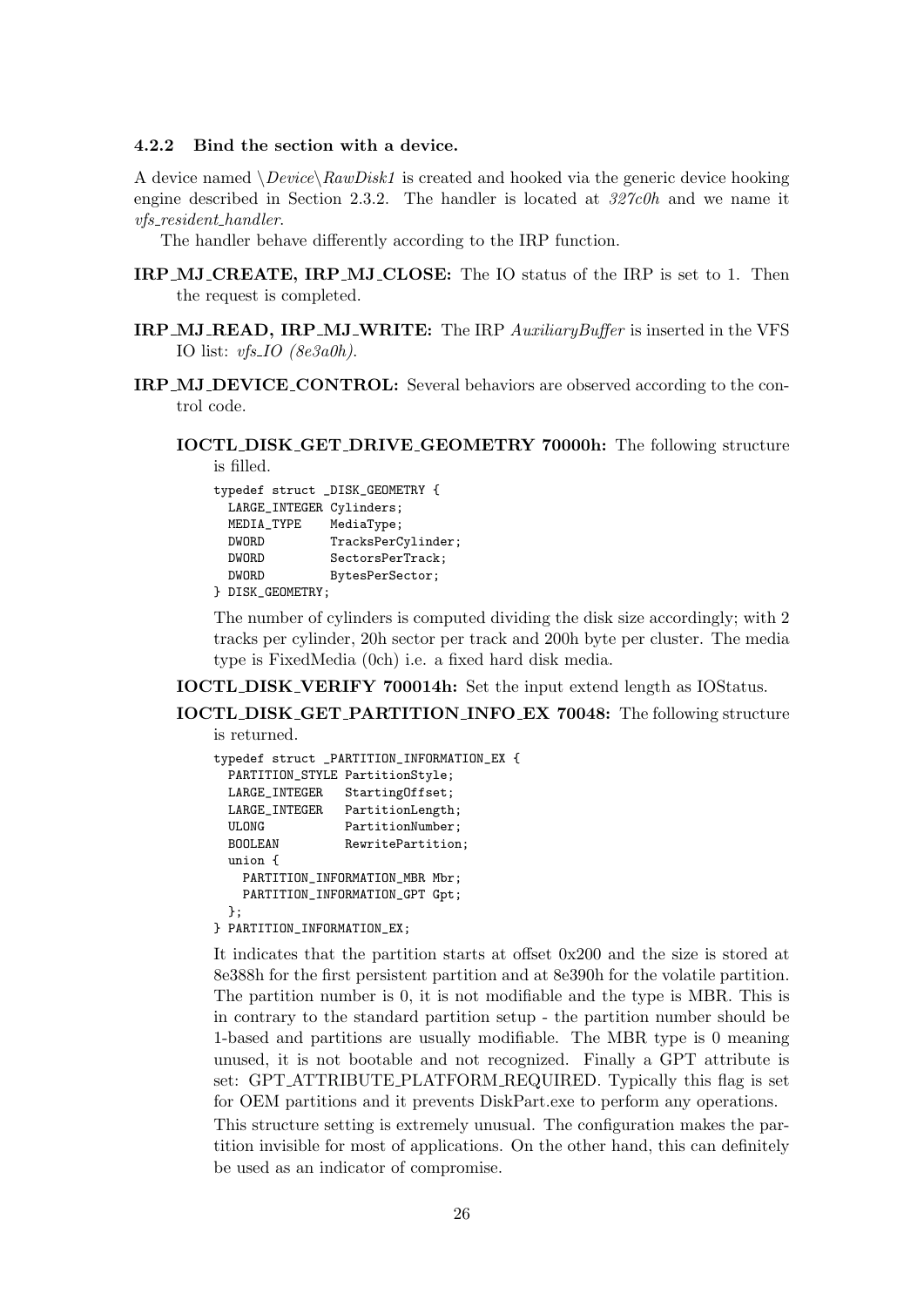IOCTL DISK GET PARTITION INFO 74004h: The partition is kept stealth; the returned information is coherent with the one returned for control code 70048h. The the output structure is the following.

typedef struct \_PARTITION\_INFORMATION { LARGE\_INTEGER StartingOffset; LARGE\_INTEGER PartitionLength; DWORD HiddenSectors;<br>DWORD PartitionNumber PartitionNumber; BYTE PartitionType; BOOLEAN BootIndicator; BOOLEAN RecognizedPartition; BOOLEAN RewritePartition;

- } PARTITION\_INFORMATION;
- IOCTL DISK GET LENGTH INFO 7405ch: Return the partition length; stored at 8e388h for the first persistent partition and at 8e390h for the volatile partition.

IOCTL MOUNTDEV QUERY DEVICE NAME 4D0008h: Return the device name accordingly: the handler is also used for the volatile VFS \Device\RawDisk1 or \Device\RawDisk2.

IOCTL DISK IS WRITABLE 70024h

IOCTL DISK MEDIA REMOVAL 74804h

IOCTL DISK CHECK VERIFY 74800h

IOCTL DISK SET PARTITION INFO 7c008h

IOCTL STORAGE CHECK VERIFY2 2d0800h

IOCTL STORAGE CHECK VERIFY 2d4800h

IOCTL STORAGE MEDIA REMOVAL 2d4804h

IOCTL MOUNTDEV QUERY DEVICE NAME 4d0008h: The request is simply completed, keeping the VFS stealth.

Other IRP major functions: The request is simply completed.

- 4.3 Volatile file system
- 4.3.1 Bind the the device to the backing section
- 4.3.2 Initialize FAT file system.
- 4.4 Encrypted IO.
- 4.5 Extraction
- 4.5.1 Live extraction

Attempt to extract the filesystem via a dd.exe utility on the device failed at first time because raw access to the physical device is blocked after the file system is mounted. However, after a small modification in the driver file that lets the driver install the encrypted volume but prevents mounting it, we could successfully dump the virtual file system. Modified the execution of the rooktit by pausing it just after the call to setup virtual storage at 0x15AAB. Then it was possible to dump the encrypted disk by using the following command:

dd=\\?\Device\RawDisk1 of=disk.img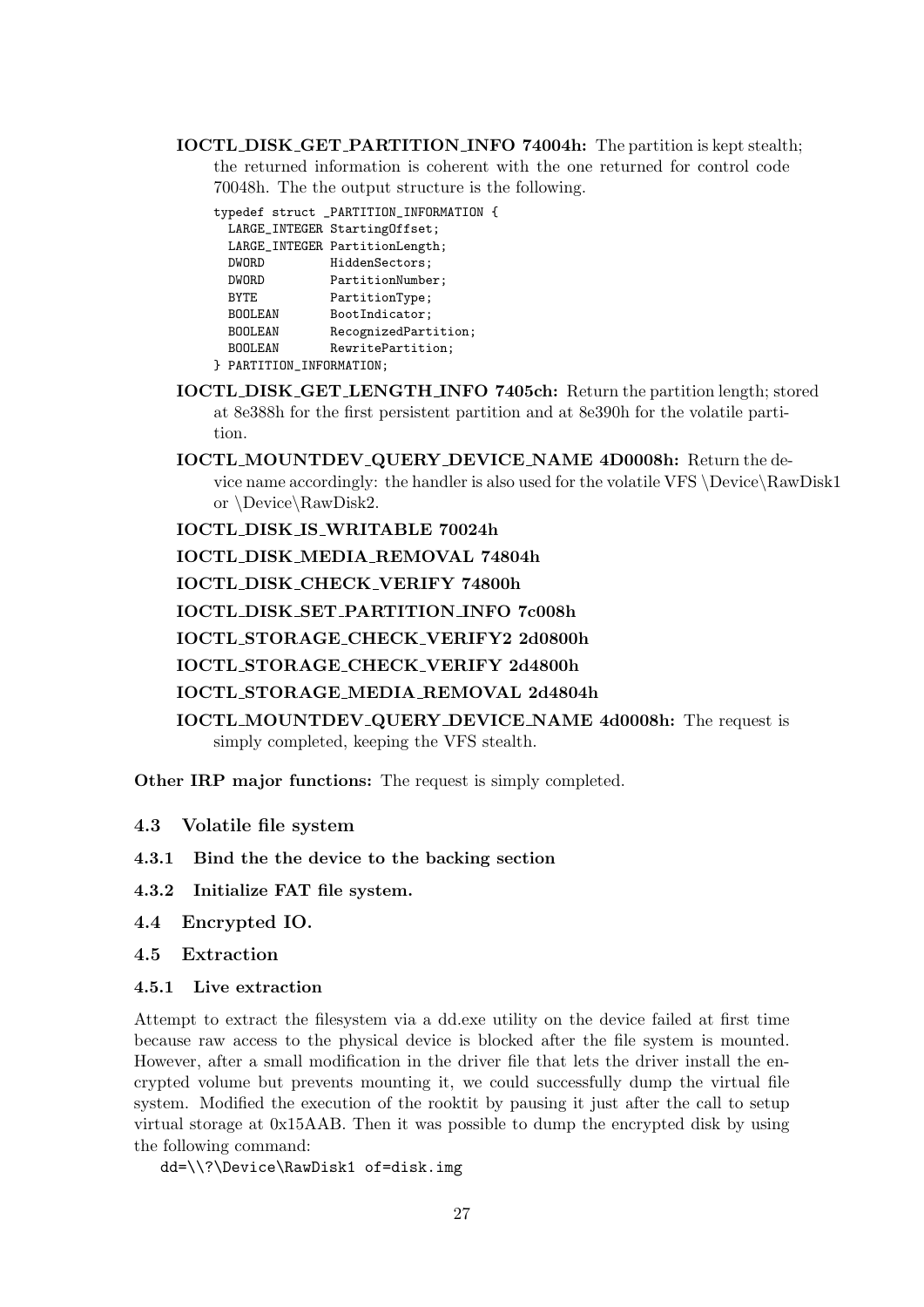There is also a way to access files on the VFS the same way Snake operators are doing it; the VFS is used by the user mode components of Snake and by any other tool including cmd.exe. To access it from user mode it is sufficient to operate a volume name in the 'dot' namespace, for example:

```
<code>C:\Documents and Settings\Administrator>dir \\.\Hd1\\</code>
Volume in drive \\.\Hd1 has no label.
Volume Serial Number is 0000-1D1E
Directory of \\.\Hd1
[output redacted]
10/18/2011  06:23 AM  0 dump
05/04/2013  06:10 AM  8,334 klog
10/18/2011 03:50 AM 294,912 pscp.exe
10/21/2011 08:17 AM 1,089,536 queue
                         1,089,536 queue.sav
10/20/2011 05:29 AM 275,968 rar.exe
            16 File(s) 3,475,618 bytes
             0 Dir(s) 0 bytes free
```
C:\Documents and Settings\Administrator>

Volume Hd1 is a permanent virtual storage, on the contrary, Hd2 is a temporary volatile virtual storage so there is no files on there unless during the same session on the infected machine:

```
C:\Documents and Settings\Administrator>dir \\.\Hd2\\
 Volume in drive \\.\Hd2 has no label.
 Volume Serial Number is BA9B-99E8
Directory of \\.\Hd2
```
File Not Found

#### 4.5.2 Offline extraction

The input and output to the VFS are handled by the routine located at 0x33500 which encrypt and decrypt data on the fly per chunks of 0x200 bytes. This routine uses MmMapLockedPagesSpecifyCache to serve the decrypted data. The hook for encrypted IO is installed via hooking IofCallDriver API (see 2.3.2). Each time there is an operation to be performed on the encrypted disk, the hook will divert it to the decryption routine first. The operation is performed at low level and is completely transparent to other kernel components and the user processes.

Cryptography The cryptographic algorithm used to access the VFS is a cipher derived from CAST composed of a key scheduler located at 0x31300 and a cipher primitive located at 0x37E0. The 128bit cryptographic key used to access the VFS is located at 0x8BB40.

0008bb40: A1 D2 10 B7 6D 5E DA 0F A1 65 AF EF 79 C3 66 FA

RawDisk1 The VFS RawDisk1 mapped from hotfix.dat is believed to be mounted as \\Hd1. When decrypted, hotfix.dat appears as an NTFS volume containing binaries, configuration files and encrypted files but also queue and queue.sav.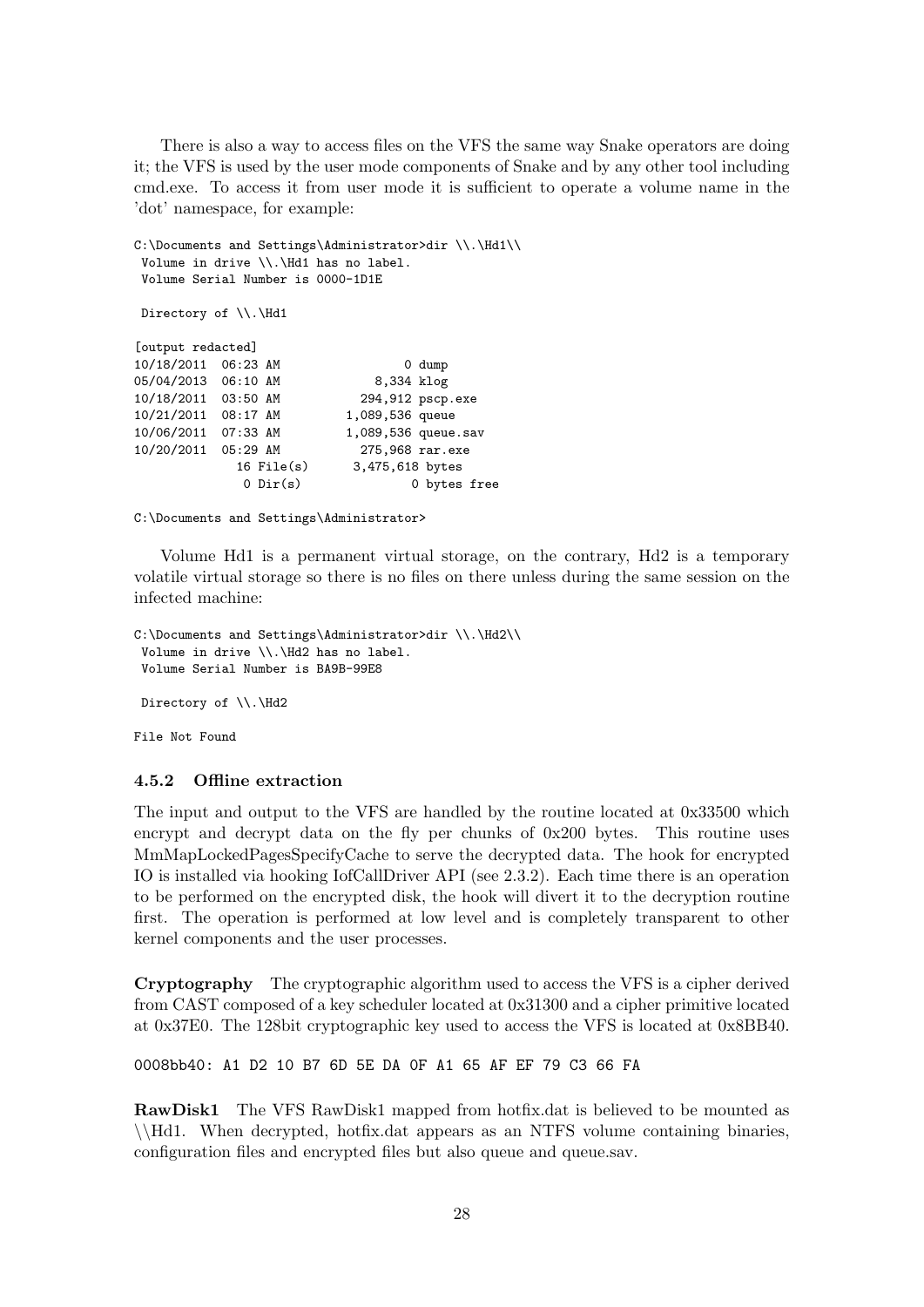

Figure 6: Snake messaging framework

**RawDisk2** The VFS RawDisk2 is mounted as  $\H{dd2}$ . The header is filled with the following buffer which is a file system header of a FAT partition.

00000000 eb 00 00 00 00 00 00 00 00 00 00 00 00 02 03 02 00 |...............| 00000010 02 00 02 f8 00 00 0a 01 20 00 02 00 01 00 00 00 |.................| 00000020 ff 1f c7 00 80 29 e8 99 9b ba 4e 4f 20 4e 41 4d |.....)....NO NAM| 00000030 45 20 20 20 46 41 54 31 36 20 20 20 00 00 00 00 |E FAT16 ....| 00000040 00 00 00 00 00 00 00 00 00 00 00 00 00 00 00 00 |................|

# 5 Bootstrap: the queue file

After the initialization the rootkit opens and reads its configuration resources. This is contained in the 'queue' file located on Hd1 (see the fragment of the directory listing command at 4.5.1). This queue file is divided into slots called messages (see Figure 6). A message consists of 64-byte header (TODO - describe the header) and the body. Most of the messages are encrypted and must be decrypted by the routine located at sub 20410. Each message is identified by the message ID. Some message IDs are precisely defined, others are defined by range which describes their meaning (for example, msg 0x229 contains an encryption key to decrypt subsequent messages, messages 0x65-0x6F contain communication objects to be created). Queue file is also being accessed by the userland modules (TODO). Messages can be of type integer or string. There are many message ID ranges that are being read from the bootstrap queue by Snake kernel, so far the following have been identified: in the kernel part:

- $\bullet$  msg 0x229 (not encrypted): contains a key to decrypt other messages. Read in at sub 29570
- msg 0x8: contains a 32-bit value to replace the DEADBEAF trigger cryptochecksum replacement. It is deliver as a DWORD in textual form (0x41414141) and is then converted to integer. Read in at sub 49960.
- msg 0x9: another integer is read similarly that affects processing of the HTTP trigger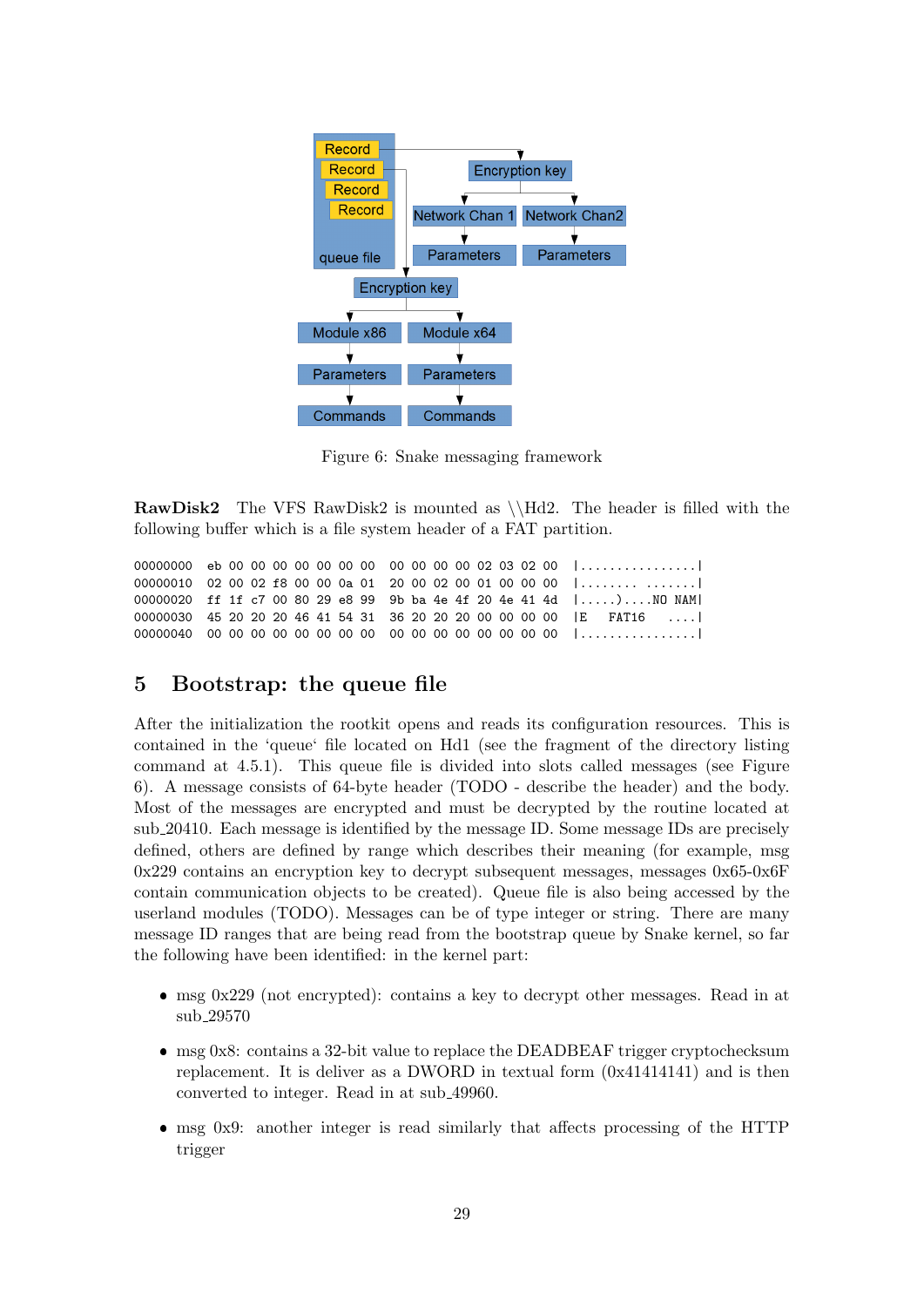- msg  $0x2F3$   $0x2F8$ : integers, probably some network parameters are read in and stored in a table at 0x8d5c8 by sub 37c60
- msg 0x65 0x6F: contains the communication objects to be instantiated with the name of the pipe. it will create a communication object 'enc.frag.np' with the named pipe isapi http1. In an example queue the following objects are created:
	- 'enc.frag.np' bound to isapi http1 pipe
	- 'frag.enc.reliable.doms.np' bound to isapi dg1 pipe
- $\bullet$  msg 0x70 0x79: contain the parameters for the instantiated communication objects, e.g. 0x70 contains parameters for object created from 0x65, 0x71 for 0x66 etc. Each of the base object accepts some configiration parameters, for example np objects accepts 'allow=\*everyone', enc objects accepts 'key=some key'
- msg 0x1: unknown integer  $(0x332)$
- $\bullet$  msg 0x28B 0x2BD: configure which processes are to be monitored in order to inject userland DLLs when they appear. Usual targets are: services.exe, explorer.exe, browser processes
- variable ID injection payloads. DLL userland modules which will be injected to defined earlier processes. Injection is operated from sub 19fc0 (snake module start)

# 6 Userland components

Snake is a modular framework and it is difficult to analyze it without its userland counterparts that get injected from the queue during rootkit initialization. The authors have captured three different user mode components, each of them compiled for the two different architectures: 32 and 64-bit. It is possible that more components exist in the wild.

All user mode components are extracted from the queue file (see 5) and injected into the services.exe process by the kernel PE injector. The main malicious thread is created by the kernel code and its priority is being bumped to 31 which corresponds to the highest of 'real-time' priorities in Windows. It means that this thread is not being pre-empted if it continues to stay in the running state. It also makes the thread unstoppable by the debugger. The kernel is waiting for this thread with the timeout set to 15 seconds, probably to prevent the freeze of the system in case of the thread entering a long loop. The thread must spawn other threads before this timeout, otherwise the kenrel will terminate it. 32-bit versions of the modules will be described but the same functionality is implemented in their 64-bit counterparts.

#### 6.1 inj snake Win32.dll - main module

This is the main userland module of Snake rootkit. This module is very large (884 functions) and performs many tasks. Currently identified tasks are the following:

- Opening the queue file and reading/writing messages destined for user space
- Connecting and operating the other endpoints of named pipe communication channels. It includes decrypting/encrypting and interpreting the traffic that is sent by/to the kernel components (see 3.8)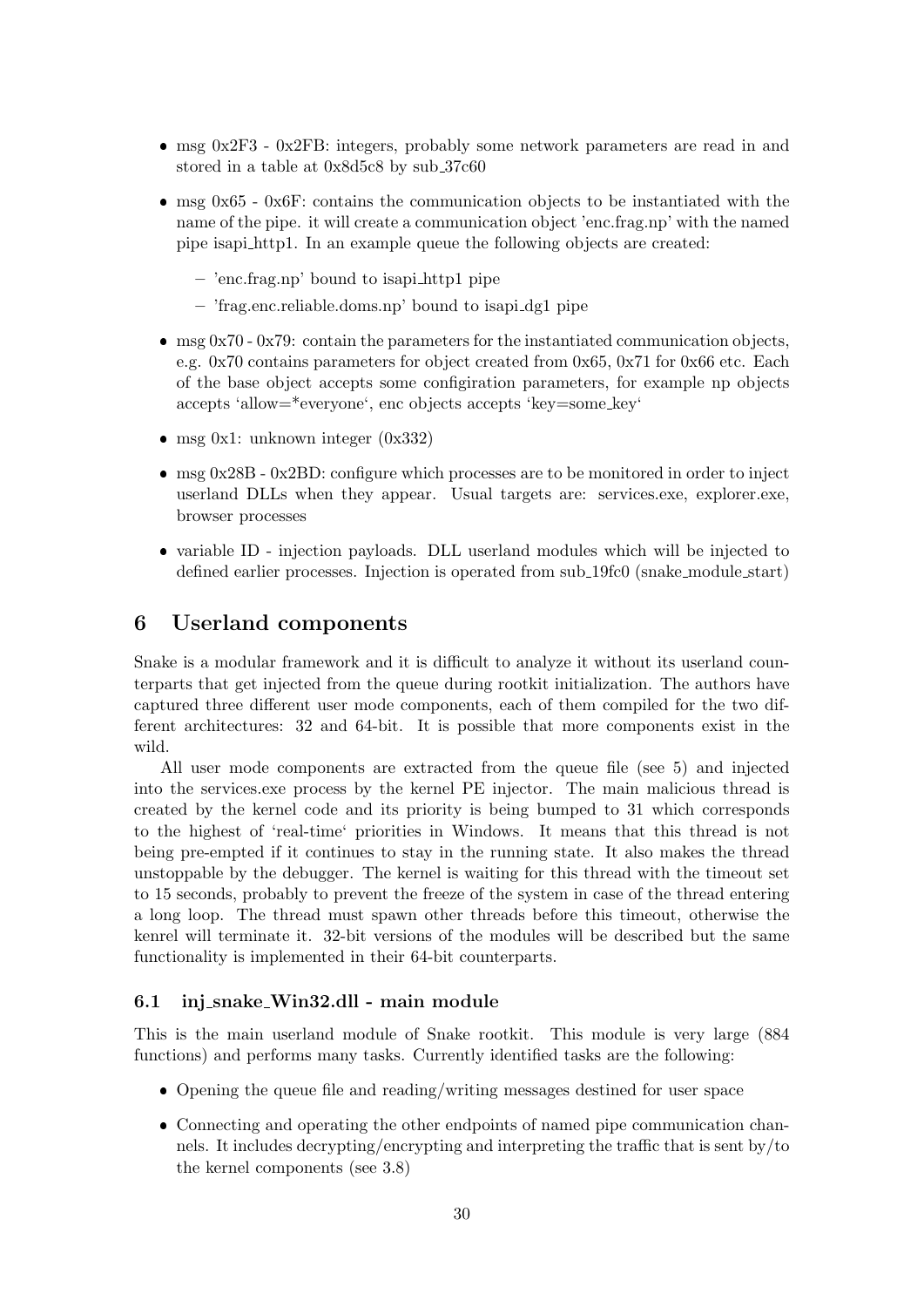Providing callback functions for all other injected modules (code\_result\_tbl(), snake\_modules\_command() etc.)

TODO

## 6.2 inj services Win32.dll

TODO

## 6.3 rkctl Win32.dll - rootkit control module

This module seems to provide functions to control the rootkit behavior. TODO

# A List of int C3h handlers (TODO)

# B Supporting functions

## B.1 PE image mapping (TODO)

## B.2 Relocation algorithm

The PE relocation algoritm implemented by the rootkit follows the lines of the specification. It uses the fix-up table pointed by the BaseReloc.VirtualAddress field in the PE optional header. This table is usually located in the .reloc section. It is broken into blocks which define the fixups, each block begins with a 32bit address pointing to the location where the fix-ups will be applied followed by the size of the block expressed as a 32bit unsigned integer. This 8 byte header is followed by the fix-ups expressed as a bit field where the 4 high bits express the relocation type and the 12 low bit express the relocation offset. Programmatically the relocation table is a table of structures defined as follows.

```
00000000 RELOCATION_BLOCK struc
00000000 fixup_target dd
00000004 block_size dd
00000008 fixup[N] dd ; where N = (block_size - 8)/4
???????? RELOCATION_BLOCK ends
```
The algorithm embedded in the rootkit processes the following fixup types.

IMAGE REL BASED ABSOLUTE value 0 Do nothing, this is used to pad the relocation table

```
locZ_5B397: ; IMAGE_REL_BASED_ABSOLUTE
jmp loc_5B42B
```
IMAGE REL BASED HIGH value 1 Add the 16 bits of the fix-up offset to the high word of the relocation target as a 32-bit address.

| $loc_5B39C$ : |          | ; IMAGE_REL_BASED_HIGH          |
|---------------|----------|---------------------------------|
| mov           |          | eax, [ebp+imagebase]            |
| add           |          | eax, [ebp+reloc_target_offset]  |
| mov           |          | [ebp+reloc_target_address], eax |
| mov           |          | ecx, [ebp+reloc_target_address] |
| movzx         |          | edx, word ptr [ecx]             |
| mov           |          | eax, [ebp+PE_imagebase]         |
| shr           | eax, 10h |                                 |
| movzx         | ecx, ax  |                                 |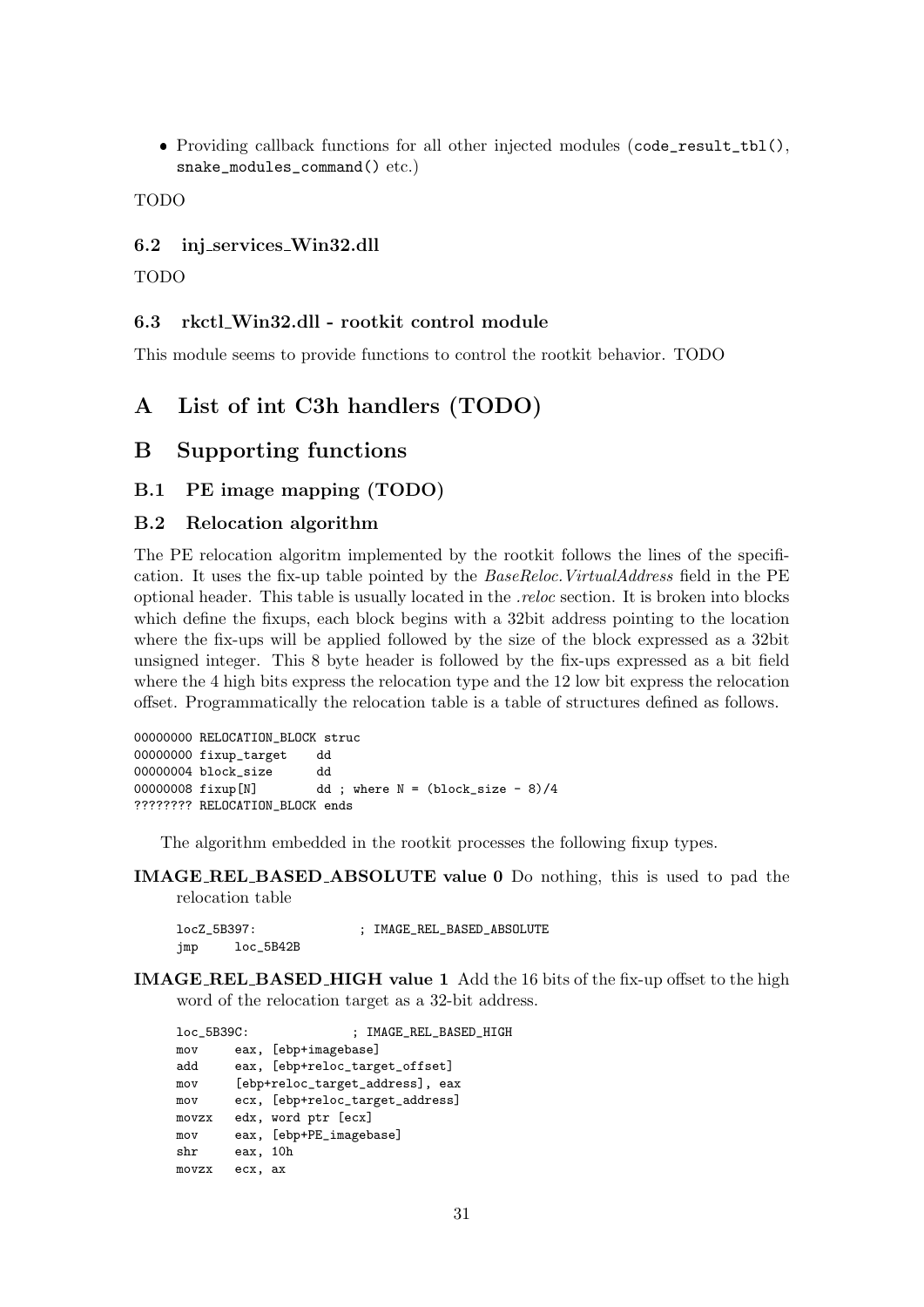```
add edx, ecx
mov eax, [ebp+reloc_target_address]
mov [eax], dx
jmp short loc_5B42B
```
IMAGE REL BASED LOW value 2 Add the 16 bits of the fix-up offset to the low word of the relocation target as a 32-bit address.

```
loc_5B3BE: ; IMAGE_REL_BASED_LOW
mov ecx, [ebp+imagebase]
add ecx, [ebp+reloc_target_offset]
mov [ebp+reloc_target_address], ecx
mov edx, [ebp+reloc_target_address]
movzx eax, word ptr [edx]
mov ecx, [ebp+PE_imagebase]
and ecx, 0FFFFh
movzx edx, cx
add eax, edx
mov ecx, [ebp+reloc_target_address]
mov [ecx], ax
jmp short loc_5B42B
```
IMAGE REL BASED HIGHLOW value 3 Add the the fix-up offset to the low word of the relocation target as a 32-bit address.

```
loc_5B3E3: ; IMAGE_REL_BASED_HIGHLOW
mov edx, [ebp+imagebase]
add edx, [ebp+reloc_target_offset]
mov [ebp+reloc_target_address32], edx
mov eax, [ebp+reloc_target_address32]
mov ecx, [eax]
add ecx, [ebp+PE_imagebase]
mov edx, [ebp+reloc_target_address32]
mov [edx], ecx
jmp short loc_5B42B
```
IMAGE REL BASED DIR64 value 0Ah Add the the fix-up offset to the low word of the relocation target as a 64-bit address.

```
loc_5B402: ; IMAGE_REL_BASED_DIR64
mov eax, [ebp+imagebase]
add eax, [ebp+reloc_target_offset]
mov [ebp+reloc_address64], eax
mov ecx, [ebp+PE_imagebase]
xor edx, edx
mov eax, [ebp+reloc_address64]
add ecx, [eax]
mov eax, [eax+4]
adc eax, edx
mov edx, [ebp+reloc_address64]
mov [edx], ecx
mov [edx+4], eax
jmp short loc_5B42B
```
The following relocation types are not implemented.

IMAGE REL BASED HIGHADJ value 4 Apply the relocation to relocation with a 32bit offset. It occupies two more bytes in the fix-up table.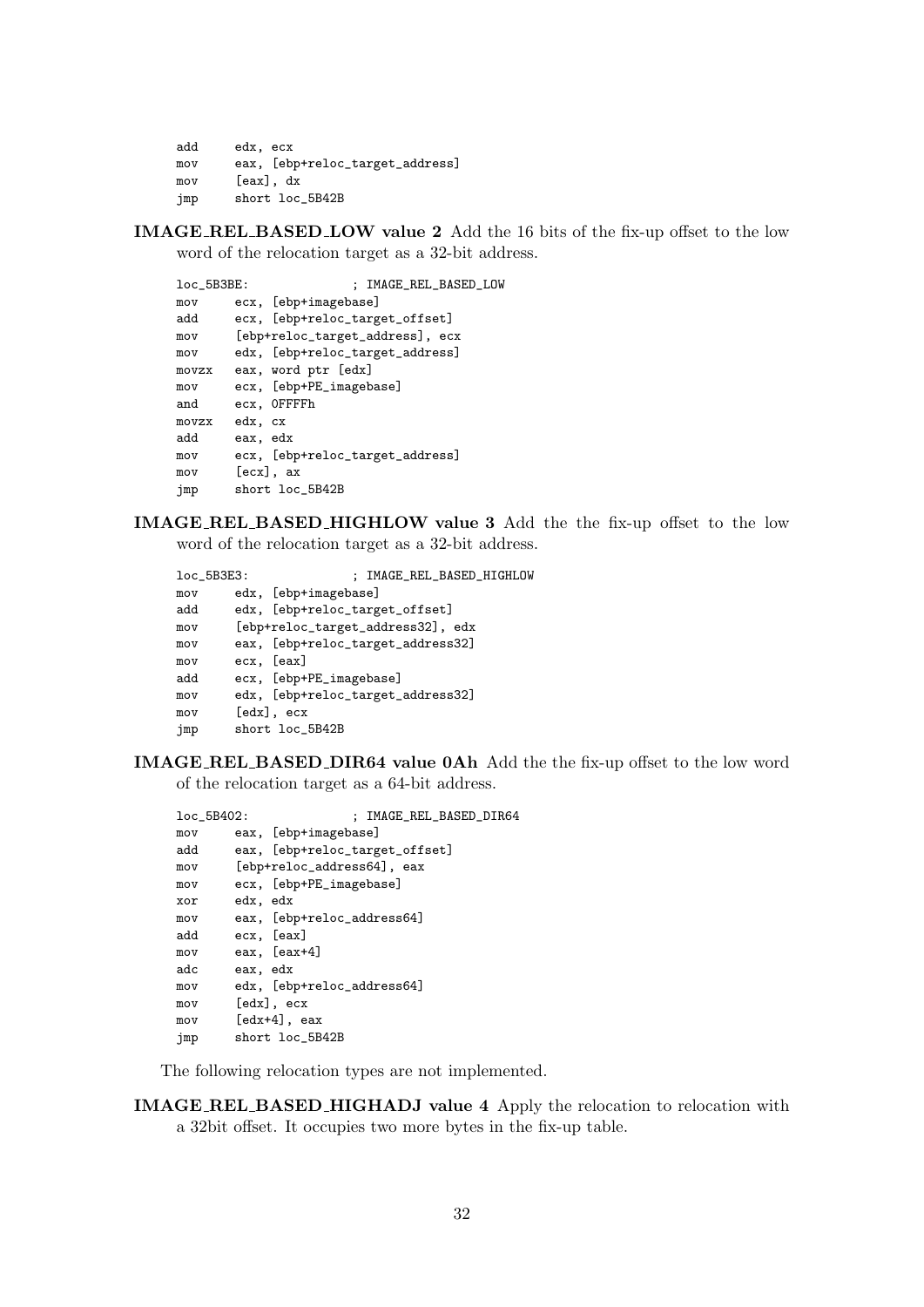## IMAGE REL BASED MIPS JMPADDR value 5 Apply the relocation to a MIPS<sup>9</sup> jump.

IMAGE REL BASED SECTION value6 Reserved.

IMAGE REL BASED REL32 value 7 Reserved.

IMAGE REL BASED MIPS JMPADDR16 value 9 Apply the relocation to a MIPS16 jump.

IMAGE REL BASED HIGH3ADJ value 0Bh This is a 48bit relocation, it occupies 4 more bytes in the relocation table.

#### B.3 Get module reference

The function *lookup\_module (438F0h)* gets the image references of the module name specified as the first argument. Upon success it returns the image base address and the image size of the located module. The values are then respectively stored in main\_struct.ntoskrnl\_baseaddress  $(8CB80h)$  and main\_struct.ntoskrnl\_imagesize  $(8CB84h)$ .

The target module is searched in the module list obtained via a system call Zw-QuerySystemInformation on SystemModuleInformation (16h). This technique is documented at the following address http://alter.org.ua/docs/nt kernel/procaddr. The selection routine implements four cases according to the target module name.

ntoskrnl.exe The first module in the list is selected.

| text:00034997. | cmp  | $[ebp+idx]$ , 0                        |
|----------------|------|----------------------------------------|
| text:0003499B. | jnz  | short loc_349B3                        |
| text:0003499D. | mov  | ecx, [ebp+module_name_len]             |
| text:000349A0. | push | ecx                                    |
| text:000349A1. | push | offset aNtoskrnl_exe; ''ntoskrnl.exe'' |
| text:000349A6. | mov  | edx, [ebp+module_name]                 |
| text:000349A9. | push | edx                                    |
| text:000349AA. | call | ; case insensitive<br>stricmp          |
| text:000349AF  | test | eax, eax                               |
|                |      |                                        |

HAL.dll The second module in the list is selected.

| text:000349B3. | cmp  | $[ebp+idx]$ , 1               |  |  |
|----------------|------|-------------------------------|--|--|
| text:000349B7. | jnz  | short loc_349CF               |  |  |
| text:000349B9. | mov  | eax, [ebp+module_name_len]    |  |  |
| text:000349BC. | push | eax                           |  |  |
| text:000349BD. | push | offset aHal_dll ; ''HAL.dll'' |  |  |
| text:000349C2. | mov  | ecx, [ebp+module_name]        |  |  |
| text:000349C5. | push | ecx                           |  |  |
| text:000349C6. | call | ; case insensitive<br>stricmp |  |  |
| text:000349CB. | test | eax, eax                      |  |  |
|                |      |                               |  |  |

ntdll.dll The first module with a base address in userland is selected, with a baseaddress lower or equal than  $0x80000000$ .

| text:00034A02. | mov  | ecx, [ebp+module_name_len]        |
|----------------|------|-----------------------------------|
| text:00034A05. | push | ecx                               |
| text:00034A06. | push | offset aNtdll_dll ; ''ntdll.dll'' |
| .text:00034A0B | mov  | edx, [ebp+module_name]            |
| text:00034A0E. | push | edx                               |
|                |      |                                   |

<sup>9</sup>Specific machine code: Microprocessor without Interlocked Pipeline Stages.